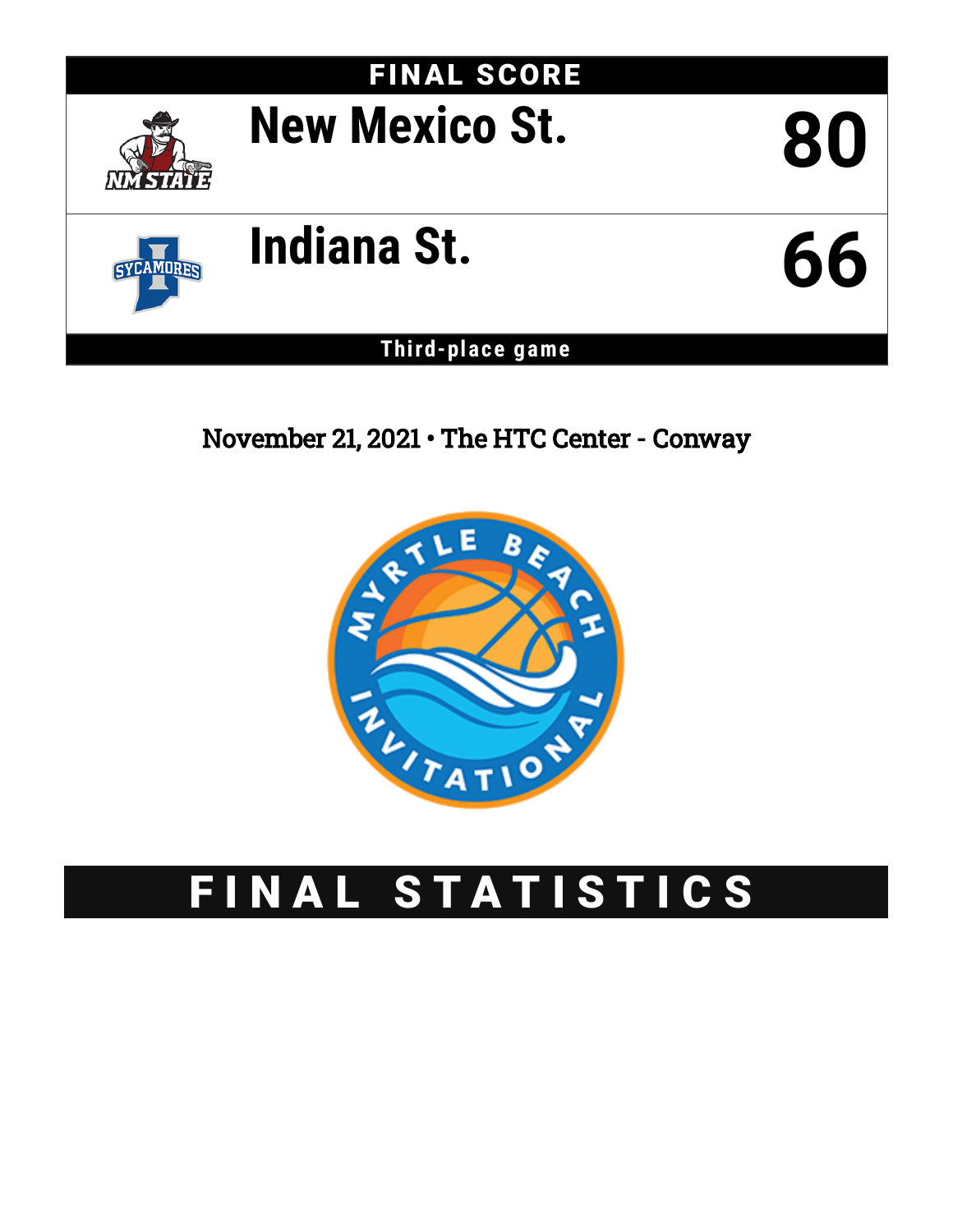## **Official Box Score New Mexico St. vs Indiana St. Game Totals -- Final Statistics November 21, 2021 at The HTC Center - Conway**



## **New Mexico St. 80**

| No. | Player                  | S  | Pts      | FG        | 3FG       | FT      | 0R             | DR       | TR             | PF            | A  | TO       | <b>B</b> lk  | Stl          | Min | $+/-$ |
|-----|-------------------------|----|----------|-----------|-----------|---------|----------------|----------|----------------|---------------|----|----------|--------------|--------------|-----|-------|
| 00  | ALLEN, TEDDY            | G  | 12       | $5 - 13$  | 2-8       | $0-0$   |                | 2        | 3              |               | 2  | 2        | $\Omega$     | 0            | 34  | 13    |
| 02  | TILLMAN, DONNIE         | F  | 23.      | $10 - 15$ | $3 - 5$   | $0 - 0$ | 4              | 0        | 4              | 0             | 3  | 3        | $\mathbf{0}$ | $\mathbf{0}$ | 31  | 12    |
| 10  | RICE, SIR'JABARI        | G  | 10       | $4-9$     | 2-4       | $0 - 0$ | 0              | 5        | 5              | 2             | 5  | 2        | 0            | 0            | 37  | 26    |
| 13  | <b>MCNAIR JR., WILL</b> | F. | 12       | $5-6$     | $0 - 0$   | $2 - 2$ | $\overline{2}$ | 13       | 15             |               | 5  |          | $\Omega$     | 0            | 27  | 17    |
| 35  | MCCANTS, JOHNNY         | F. | 10       | $4 - 7$   | 1-4       | $1 - 1$ |                | 5        | 6              | 2             | 2  |          |              | 0            | 23  | 18    |
| 01  | <b>AVERY, MARCHELUS</b> |    | 8        | $2 - 3$   | $2 - 3$   | $2 - 2$ | 0              | 2        | $\overline{2}$ |               | 0  |          | 0            |              | 9   | $-2$  |
| 04  | MCKINNEY JR., MARIO     | G  | 0        | $0 - 0$   | $0 - 0$   | $0 - 0$ | 0              | 0        | 0              | 0             | 1  | 2        | $\Omega$     | 0            | 5   | -6    |
| 12  | <b>COTTON, VIRSHON</b>  | G  | $\Omega$ | $0 - 0$   | $0 - 0$   | $0 - 0$ | $\Omega$       | $\Omega$ | $\Omega$       | 0             | 0  | $\Omega$ | $\Omega$     | 0            | 1   | -5    |
| 15  | PEAKE, MIKE             | F  | 0        | $0 - 0$   | $0 - 0$   | $0 - 0$ | 0              | 1        |                | 0             | 0  | 0        | $\Omega$     | $\Omega$     | 7   | -3    |
| 23  | <b>WILLIAMS, LEVAR</b>  | G  | 3        | $1 - 5$   | $1-5$     | $0 - 0$ | 0              | 2        | 2              | $\mathcal{P}$ | 0  | 0        | $\Omega$     | $\mathbf{0}$ | 18  | -1    |
| 42  | <b>ALOK, YUAT</b>       | F  | 2        | $1 - 2$   | 0-0       | $0 - 0$ | 0              | $\Omega$ | 0              | 2             |    | 0        |              | 0            | 8   | 1     |
|     | <b>TEAM</b>             |    |          |           |           |         | 0              | 0        | 0              | 0             |    | 2        |              |              |     |       |
|     | <b>TOTALS</b>           |    | 80       | $32 - 60$ | $11 - 29$ | $5 - 5$ | 8              | 30       | 38             | 11            | 19 | 14       | $\mathbf{2}$ | 1            | 200 |       |

| Game                                | $32 - 60$ | 53.3% | $11 - 29$ | 37.9%      | $5 - 5$ | $100.0\%$ |                                                            |
|-------------------------------------|-----------|-------|-----------|------------|---------|-----------|------------------------------------------------------------|
| 2nd Half                            | 16-30     | 53%   | $6 - 12$  | 50%        | $1 - 1$ | 100%      | Largest lead: By 20 at 2nd-12:59<br>Technical Fouls: None. |
| 1st Half                            | 16-30     | 53%   | $5 - 17$  | <b>29%</b> | $4-4$   | 100%      | Biggest Run: 7-0                                           |
| <b>Shooting By Period</b><br>Period | FG        | FG%   | 3FG       | 3FG%       | FТ      | FT%       | Deadball Rebounds: 1,0<br>Last FG: 2nd-00:40               |

# **Indiana St. 66**

| No. | Player                | S  | <b>Pts</b> | FG.      | 3FG      | FT      | OR       | DR       | TR            | PF.            | A            | TO            | <b>B</b> lk | Stl         | Min   | $+/-$          |
|-----|-----------------------|----|------------|----------|----------|---------|----------|----------|---------------|----------------|--------------|---------------|-------------|-------------|-------|----------------|
| 01  | LARRY, JULIAN         | G  | 8          | $4 - 5$  | $0-0$    | $0 - 0$ |          | 3        | 4             | 2              | 4            | 0             | $\Omega$    | 2           | 40    | $-14$          |
|     | 03 STEPHENS, KAILEX   |    | 2          | $1 - 4$  | $0 - 1$  | $0-0$   |          | 2        | 3             | 1              | $\mathbf{0}$ | $\mathcal{P}$ | $\Omega$    | 1           | -21   | $-24$          |
| 04  | NEESE, COOPER         | G  | 18.        | 5-16     | $3 - 12$ | $5-6$   | 0        | 3        | 3             | 1              | 2            | 0             | $\Omega$    | $\Omega$    | 40    | -14            |
|     | 12 THOMAS, MICAH      | G. |            | 23 9-16  | $1 - 5$  | $4 - 4$ |          |          | $\mathcal{P}$ | 1              | $\Omega$     | $\Omega$      | $\Omega$    | $\mathbf 1$ | 40    | $-14$          |
| 41  | <b>HENRY, CAMERON</b> | G  | 10         | 4-14     | $2 - 6$  | $0 - 0$ | $\Omega$ | 6        | 6             | $\overline{4}$ | - 7          | 3             | 0           | 2           | 35    | -14            |
| 24  | HOBBS, ZACH           | G  | $\Omega$   | $0 - 0$  | $0 - 0$  | $0 - 0$ | $\Omega$ | $\Omega$ | $\Omega$      | $\Omega$       | $\Omega$     | $\Omega$      | $\Omega$    | $\Omega$    | 5     | $\overline{0}$ |
| 35  | <b>TUCKER, DEARON</b> | F. | 5          | $0 - 2$  | $0 - 0$  | $5-6$   |          | 2        | 3             | 1              | $\Omega$     |               |             | $\Omega$    | 19    | 10             |
|     | <b>TEAM</b>           |    |            |          |          |         | 0        | 2        | 2             | - 0            |              | 1             |             |             |       |                |
|     | <b>TOTALS</b>         |    |            | 66 23-57 | 6-24     | 14-16   | 4        | 19       | 23            | 10             | 13           |               |             |             | 6 200 |                |

| Game                                | 23-57     | 40.4% | $6 - 24$ | $25.0\%$   | 14-16 | 87.5% |
|-------------------------------------|-----------|-------|----------|------------|-------|-------|
| 2nd Half                            | $12 - 30$ | 40%   | $3-12$   | 25%        | 8-10  | 80%   |
| 1st Half                            | 11-27     | 41%   | $3-12$   | <b>25%</b> | 6-6   | 100%  |
| <b>Shooting By Period</b><br>Period | FG        | FG%   | 3FG      | 3FG%       | FT    | FT%   |

*Deadball Rebounds:* 2,0 *Last FG:* 2nd-03:29 *Biggest Run:* 10-0 *Largest lead:* By 1 at 1st-10:27 *Technical Fouls:* None.

| Game Notes:                                                         | <b>Score</b>                             | 1st | 2nd             | <b>TOT</b> | <b>Points</b>     | <b>NMS</b>     | <b>ISU</b>     |
|---------------------------------------------------------------------|------------------------------------------|-----|-----------------|------------|-------------------|----------------|----------------|
| Officials: Roger Ayers, Lee Cassell, Bret Smith<br>Attendance: 1083 | <b>NMS</b>                               | 41  | 39              | 80         | In the Paint      | 42             | 24             |
|                                                                     | isu                                      | 31  | 35              | 66         | Off Turns         | 12             | 18             |
| Start Time: 08:31 PM ET                                             |                                          |     |                 |            | 2nd Chance        | 14             |                |
| End Time: 10:24 PM ET<br>Game Duration: 1:52                        | NMS led for 38:47. ISU led for 0:30.     |     |                 |            | <b>Fast Break</b> |                | 18             |
| Neutral Court:                                                      | Game was tied for 0:41.<br>Times tied: 0 |     | Lead Changes: 2 |            | Bench             | 13             |                |
|                                                                     |                                          |     |                 |            | Per Poss          | 1.231<br>34/65 | 1.031<br>29/64 |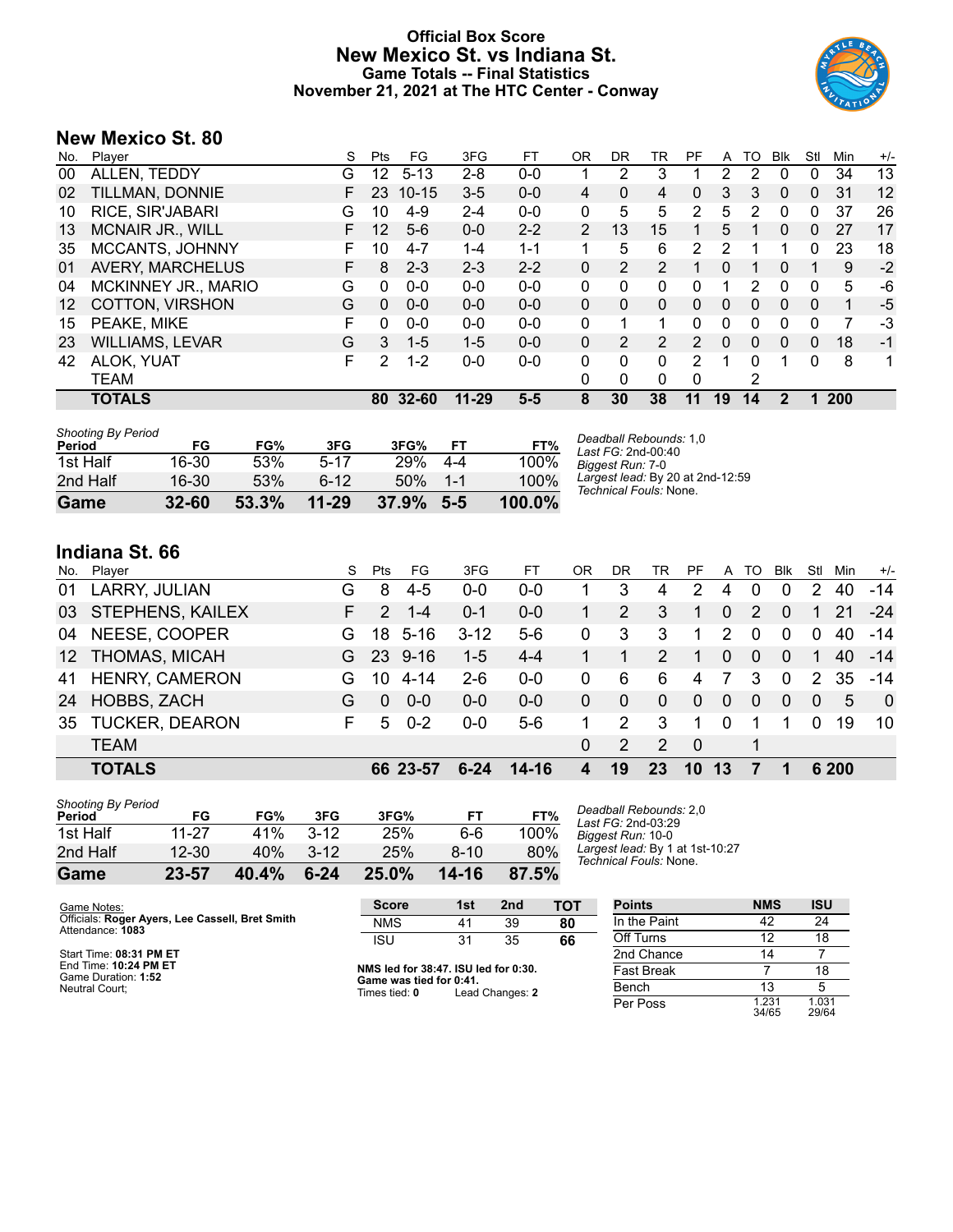## **Official Box Score New Mexico St. vs Indiana St. First Half Statistics Only November 21, 2021 at The HTC Center - Conway**



# **New Mexico St. 41**

| No. | Plaver                  | S  | <b>Pts</b> | <b>FG</b> | 3FG      | <b>FT</b> | <b>OR</b> | DR       | <b>TR</b> | PF | A | TO            | <b>Blk</b>   | Stl          | Min            | $+/-$ |
|-----|-------------------------|----|------------|-----------|----------|-----------|-----------|----------|-----------|----|---|---------------|--------------|--------------|----------------|-------|
| 00  | ALLEN, TEDDY            | G  | 6          | $3-6$     | $0 - 3$  | $0-0$     |           |          | 2         |    | 2 |               |              | 0            | 17             | 7     |
| 02  | TILLMAN, DONNIE         | F  | 9          | $4-6$     | $1 - 3$  | $0-0$     |           | 0        | 1         | 0  |   | $\mathcal{P}$ | 0            | $\mathbf{0}$ | 16             | 7     |
| 10  | RICE, SIR'JABARI        | G  | 3          | $1 - 3$   | $1-2$    | $0 - 0$   | 0         | 3        | 3         |    | 3 |               | 0            | 0            | 17             | 17    |
| 13  | <b>MCNAIR JR., WILL</b> | F  | 8          | $3 - 3$   | $0 - 0$  | $2 - 2$   |           | 5        | 6         | 0  |   | 0             | $\Omega$     | 0            | 10             | 6     |
| 35  | MCCANTS, JOHNNY         | F. | 5          | $2 - 4$   | 1-3      | $0 - 0$   |           | 2        | 3         | 2  | 0 | 0             |              | 0            | 9              | 9     |
| 01  | <b>AVERY, MARCHELUS</b> | F. | 5          | $1 - 2$   | $1 - 2$  | $2 - 2$   | 0         |          |           | 0  | 0 | 0             | $\Omega$     |              | 6              | 6     |
| 04  | MCKINNEY JR., MARIO     | G  | 0          | $0 - 0$   | $0 - 0$  | $0 - 0$   | 0         | 0        | 0         | 0  |   | 0             | 0            | 0            | 3              | $-7$  |
| 12  | <b>COTTON, VIRSHON</b>  | G  | $\Omega$   | $0 - 0$   | $0 - 0$  | $0 - 0$   | $\Omega$  | $\Omega$ | $\Omega$  | 0  | 0 | $\Omega$      | $\Omega$     | $\Omega$     | $\mathbf{0}$   | 0     |
| 15  | PEAKE, MIKE             |    | 0          | $0 - 0$   | $0 - 0$  | $0 - 0$   | 0         | 0        | 0         | 0  | 0 | 0             | 0            | 0            | $\overline{2}$ | 3     |
| 23  | <b>WILLIAMS, LEVAR</b>  | G  | 3          | $1 - 4$   | $1 - 4$  | $0 - 0$   | 0         | 2        | 2         | 0  | 0 | $\Omega$      | $\mathbf{0}$ | 0            | 13             | 0     |
| 42  | <b>ALOK, YUAT</b>       | F  | 2          | $1 - 2$   | 0-0      | $0 - 0$   | 0         | 0        | $\Omega$  | 0  | 0 | 0             |              | 0            | 6              | 2     |
|     | TEAM                    |    |            |           |          |           | 0         | 0        | 0         | 0  |   |               |              |              |                |       |
|     | <b>TOTALS</b>           |    | 41         | 16-30     | $5 - 17$ | 4-4       | 4         | 14       | 18        | 4  | 8 | 5             | 2            | 1            | 100            |       |

| <b>Shooting By Period</b><br>Period | FG        | FG%   | 3FG       | 3FG%  | FТ    | FT%    | Deadball Rebounds: 1,0<br>Last FG Half: NMS 2nd-00:40 |
|-------------------------------------|-----------|-------|-----------|-------|-------|--------|-------------------------------------------------------|
| 1st Half                            | 16-30     | 53%   | 5-17      | 29%   | 4-4   | 100%   |                                                       |
| Game                                | $32 - 60$ | 53.3% | $11 - 29$ | 37.9% | $5-5$ | 100.0% |                                                       |

# **Indiana St. 31**

| No.              | Player                  | S  | <b>Pts</b>    | <b>FG</b> | 3FG     | <b>FT</b> | <b>OR</b> | <b>DR</b> | <b>TR</b>     | <b>PF</b>     |          | A TO          | <b>BIK</b> | Stl          | Min | $+/-$     |
|------------------|-------------------------|----|---------------|-----------|---------|-----------|-----------|-----------|---------------|---------------|----------|---------------|------------|--------------|-----|-----------|
| 01               | LARRY, JULIAN           | G  | 4             | $2 - 2$   | $0-0$   | $0 - 0$   | 0         | 3         | 3             | 2             | 2        | 0             |            | 0            | 20  | $-10$     |
| 03               | <b>STEPHENS, KAILEX</b> | F. | $\mathcal{P}$ | $1 - 3$   | $0 - 0$ | $0-0$     |           | $\Omega$  |               | 1             | $\Omega$ | $\mathcal{P}$ | $\Omega$   | $\Omega$     | 14  | $-15$     |
| 04               | NEESE, COOPER           | G  | 14            | 4-8       | $2 - 6$ | $4 - 4$   | 0         |           |               |               | $\Omega$ | $\Omega$      | $\Omega$   | $\mathbf{0}$ | 20  | $-10$     |
| 12 <sup>12</sup> | <b>THOMAS, MICAH</b>    | G  | 9             | $3-6$     | $1 - 4$ | $2 - 2$   | 0         | $\Omega$  | $\Omega$      | $\Omega$      | $\Omega$ | $\Omega$      | $\Omega$   | $\Omega$     | 20  | $-10^{-}$ |
| 41               | <b>HENRY, CAMERON</b>   | G  | $\mathcal{P}$ | $1 - 6$   | $0 - 2$ | $0 - 0$   | 0         | 2         | $\mathcal{P}$ | $\mathcal{P}$ | 5        | $\mathcal{P}$ | $\Omega$   |              | 18  | -6        |
| 24               | HOBBS, ZACH             | G  | $\Omega$      | $0 - 0$   | $0 - 0$ | $0-0$     | 0         | $\Omega$  | $\Omega$      | $\Omega$      | $\Omega$ | $\Omega$      | $\Omega$   | $\Omega$     | 2   | $-4$      |
| 35               | <b>TUCKER, DEARON</b>   | F. | $\Omega$      | $0 - 2$   | $0 - 0$ | $0-0$     |           | 2         | 3             | $\Omega$      | $\Omega$ |               |            | 0            | 6   | 5         |
|                  | <b>TEAM</b>             |    |               |           |         |           | 0         |           |               | $\Omega$      |          | 0             |            |              |     |           |
|                  | <b>TOTALS</b>           |    |               | 31 11-27  | $3-12$  | 6-6       | 2         | 9         | 11            | 6             | 7        | 5             | $\bf{0}$   | 1            | 100 |           |

| <b>Shooting By Period</b><br>Period | FG    | FG%   | 3FG    | 3FG%  | FT    | FT%   |
|-------------------------------------|-------|-------|--------|-------|-------|-------|
| 1st Half                            | 11-27 | 41%   | $3-12$ | 25%   | 6-6   | 100%  |
| Game                                | 23-57 | 40.4% | $6-24$ | 25.0% | 14-16 | 87.5% |

*Deadball Rebounds:* 2,0 *Last FG Half:* ISU 2nd-03:29

| Game Notes:                                                         | <b>Score</b> | 1st | 2 <sub>nd</sub> | тот | <b>Points (This Period)</b> | <b>NMS</b>     | <b>ISU</b>     |
|---------------------------------------------------------------------|--------------|-----|-----------------|-----|-----------------------------|----------------|----------------|
| Officials: Roger Ayers, Lee Cassell, Bret Smith<br>Attendance: 1083 | <b>NMS</b>   | 41  | 39              | 80  | In the Paint                |                |                |
|                                                                     | <b>ISU</b>   | 31  | 35              | 66  | Off Turns                   |                |                |
| Start Time: 08:31 PM ET                                             |              |     |                 |     | 2nd Chance                  |                |                |
| End Time: 10:24 PM ET<br>Game Duration: 1:52                        |              |     |                 |     | <b>Fast Break</b>           |                |                |
| Neutral Court:                                                      |              |     |                 |     | Bench                       |                |                |
|                                                                     |              |     |                 |     | Per Poss                    | 1.242<br>18/33 | 0.969<br>14/32 |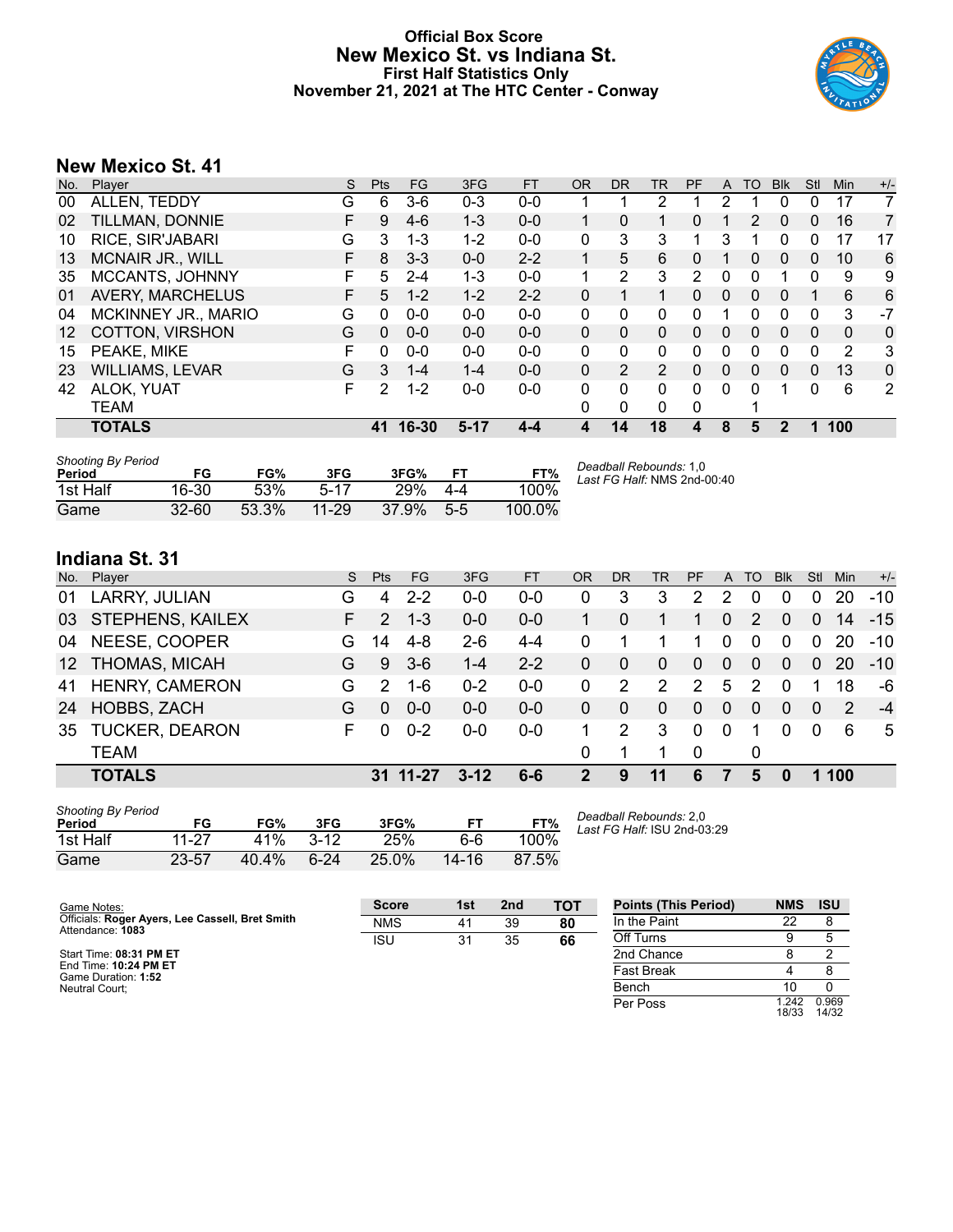## **Official Play-By-Play New Mexico St. vs Indiana St. First Half November 21, 2021 at The HTC Center - Conway**



#### **Period 1**

#### **Starters:**

New Mexico St.: 0 ALLEN,TEDDY (G); 2 TILLMAN,DONNIE (F); 10 RICE,SIR'JABARI (G); 13 MCNAIR JR.,WILL (F); 35 MCCANTS,JOHNNY (F);<br>Indiana St.: 1 LARRY,JULIAN (G); 3 STEPHENS,KAILEX (F); 4 NEESE,COOPER (G); 12 THOMAS,MICAH (G

| Time           | <b>VISITORS: New Mexico St.</b>                              | <b>Score</b> | <b>Margin</b>  | HOME: Indiana St.                                                |
|----------------|--------------------------------------------------------------|--------------|----------------|------------------------------------------------------------------|
| 19:44          |                                                              |              |                | MISSED LAYUP by HENRY, CAMERON                                   |
| 19:41          | REBOUND (DEF) by RICE, SIR'JABARI                            |              |                |                                                                  |
| 19:23          |                                                              |              |                | FOUL (PERSONAL) by NEESE, COOPER                                 |
| 19:19          | GOOD! LAYUP by ALLEN, TEDDY                                  | $0 - 2$      | V <sub>2</sub> |                                                                  |
| 19:19          | ASSIST by RICE, SIR'JABARI                                   |              |                |                                                                  |
| 18:57          |                                                              |              |                | TURNOVER (TRAVEL) by HENRY, CAMERON                              |
| 18:37          | MISSED 3PTR by TILLMAN, DONNIE                               |              |                |                                                                  |
| 18:34          | REBOUND (OFF) by MCCANTS, JOHNNY                             |              |                |                                                                  |
| 18:30          | GOOD! 3PTR by MCCANTS, JOHNNY                                | $0 - 5$      | V <sub>5</sub> |                                                                  |
| 18:30          | ASSIST by MCNAIR JR., WILL                                   |              |                |                                                                  |
| 18:03<br>18:00 |                                                              |              |                | MISSED LAYUP by STEPHENS, KAILEX                                 |
| 17:54          | REBOUND (DEF) by ALLEN, TEDDY<br>MISSED 3PTR by ALLEN, TEDDY |              |                |                                                                  |
| 17:49          | REBOUND (OFF) by MCNAIR JR., WILL                            |              |                |                                                                  |
| 17:49          | GOOD! LAYUP by MCNAIR JR., WILL                              | $0 - 7$      | V <sub>7</sub> |                                                                  |
| 17:20          |                                                              |              |                | MISSED LAYUP by HENRY, CAMERON                                   |
| 17:15          |                                                              |              |                | REBOUND (OFF) by STEPHENS, KAILEX                                |
| 17:15          |                                                              | $2 - 7$      | V <sub>5</sub> | GOOD! LAYUP by STEPHENS, KAILEX                                  |
| 16:59          | MISSED 3PTR by MCCANTS, JOHNNY                               |              |                |                                                                  |
| 16:55          |                                                              |              |                | REBOUND (DEF) by LARRY, JULIAN                                   |
| 16:42          |                                                              |              |                | MISSED 3PTR by THOMAS, MICAH                                     |
| 16:40          | REBOUND (DEF) by MCCANTS, JOHNNY                             |              |                |                                                                  |
| 16:30          | GOOD! LAYUP by ALLEN, TEDDY                                  | $2-9$        | V <sub>7</sub> |                                                                  |
| 16:30          |                                                              |              |                | TIMEOUT 30SEC                                                    |
| 16:30          |                                                              |              |                |                                                                  |
| 16:30          | SUB OUT: MCNAIR JR., WILL                                    |              |                |                                                                  |
| 16:30          | SUB IN: WILLIAMS, LEVAR                                      |              |                |                                                                  |
| 16:01          |                                                              | $4 - 9$      | V <sub>5</sub> | GOOD! JUMPER by LARRY, JULIAN                                    |
| 16:01          |                                                              |              |                | ASSIST by HENRY, CAMERON                                         |
| 15:49          | TURNOVER (BADPASS) by RICE, SIR'JABARI                       |              |                |                                                                  |
| 15:43          |                                                              |              |                | MISSED 3PTR by THOMAS, MICAH                                     |
| 15:40          | REBOUND (DEF) by MCCANTS, JOHNNY                             |              |                |                                                                  |
| 15:32          | GOOD! LAYUP by MCCANTS, JOHNNY                               | $4 - 11$     | V <sub>7</sub> |                                                                  |
| 15:32          | ASSIST by ALLEN, TEDDY                                       |              |                |                                                                  |
| 15:14          |                                                              |              |                | MISSED 3PTR by NEESE, COOPER                                     |
| 15:12          | REBOUND (DEF) by RICE, SIR'JABARI                            |              |                |                                                                  |
| 14:43<br>14:40 | MISSED 3PTR by MCCANTS, JOHNNY                               |              |                |                                                                  |
| 14:25          |                                                              |              |                | REBOUND (DEF) by LARRY, JULIAN<br>FOUL (OFF) by STEPHENS, KAILEX |
| 14:25          |                                                              |              |                | TURNOVER (OFFENSIVE) by STEPHENS, KAILEX                         |
| 14:25          |                                                              |              |                | SUB OUT: STEPHENS, KAILEX                                        |
| 14:25          |                                                              |              |                | SUB IN: TUCKER, DEARON                                           |
| 14:09          | MISSED 3PTR by WILLIAMS, LEVAR                               |              |                |                                                                  |
| 14:06          |                                                              |              |                | REBOUND (DEF) by HENRY, CAMERON                                  |
| 14:01          |                                                              | 7-11         | V 4            | GOOD! 3PTR by NEESE, COOPER [FB]                                 |
| 14:01          |                                                              |              |                | ASSIST by HENRY, CAMERON                                         |
| 13:43          | GOOD! LAYUP by TILLMAN, DONNIE                               | $7 - 13$     | $V_6$          |                                                                  |
| 13:27          |                                                              |              |                | MISSED LAYUP by TUCKER, DEARON                                   |
| 13:27          | BLOCK by MCCANTS, JOHNNY                                     |              |                |                                                                  |
| 13:22          | REBOUND (DEF) by RICE, SIR'JABARI                            |              |                |                                                                  |
| 13:04          | GOOD! 3PTR by RICE, SIR'JABARI                               | $7 - 16$     | V <sub>9</sub> |                                                                  |
| 13:04          | ASSIST by TILLMAN, DONNIE                                    |              |                |                                                                  |
| 12:46          | FOUL (PERSONAL) by MCCANTS, JOHNNY                           |              |                |                                                                  |
| 12:46          | SUB OUT: RICE, SIR'JABARI                                    |              |                |                                                                  |
| 12:46          | SUB OUT: MCCANTS, JOHNNY                                     |              |                |                                                                  |
| 12:46          | SUB IN: MCKINNEY JR., MARIO                                  |              |                |                                                                  |
| 12:46          | SUB IN: MCNAIR JR., WILL                                     |              |                |                                                                  |
| 12:42          |                                                              |              |                | MISSED JUMPER by HENRY, CAMERON                                  |
| 12:39          | REBOUND (DEF) by WILLIAMS, LEVAR                             |              |                |                                                                  |
| 12:35          | TURNOVER (BADPASS) by ALLEN, TEDDY                           |              |                |                                                                  |
| 12:22          |                                                              | $10 - 16$    | $V_6$          | GOOD! 3PTR by THOMAS, MICAH                                      |
| 12:02          | MISSED 3PTR by ALLEN, TEDDY                                  |              |                |                                                                  |
| 11:58          |                                                              |              |                | REBOUND (DEF) by LARRY, JULIAN                                   |
| 11:55          |                                                              | $13 - 16$    | $V_3$          | GOOD! 3PTR by NEESE, COOPER [FB]                                 |
| 11:55          |                                                              |              |                | ASSIST by LARRY, JULIAN                                          |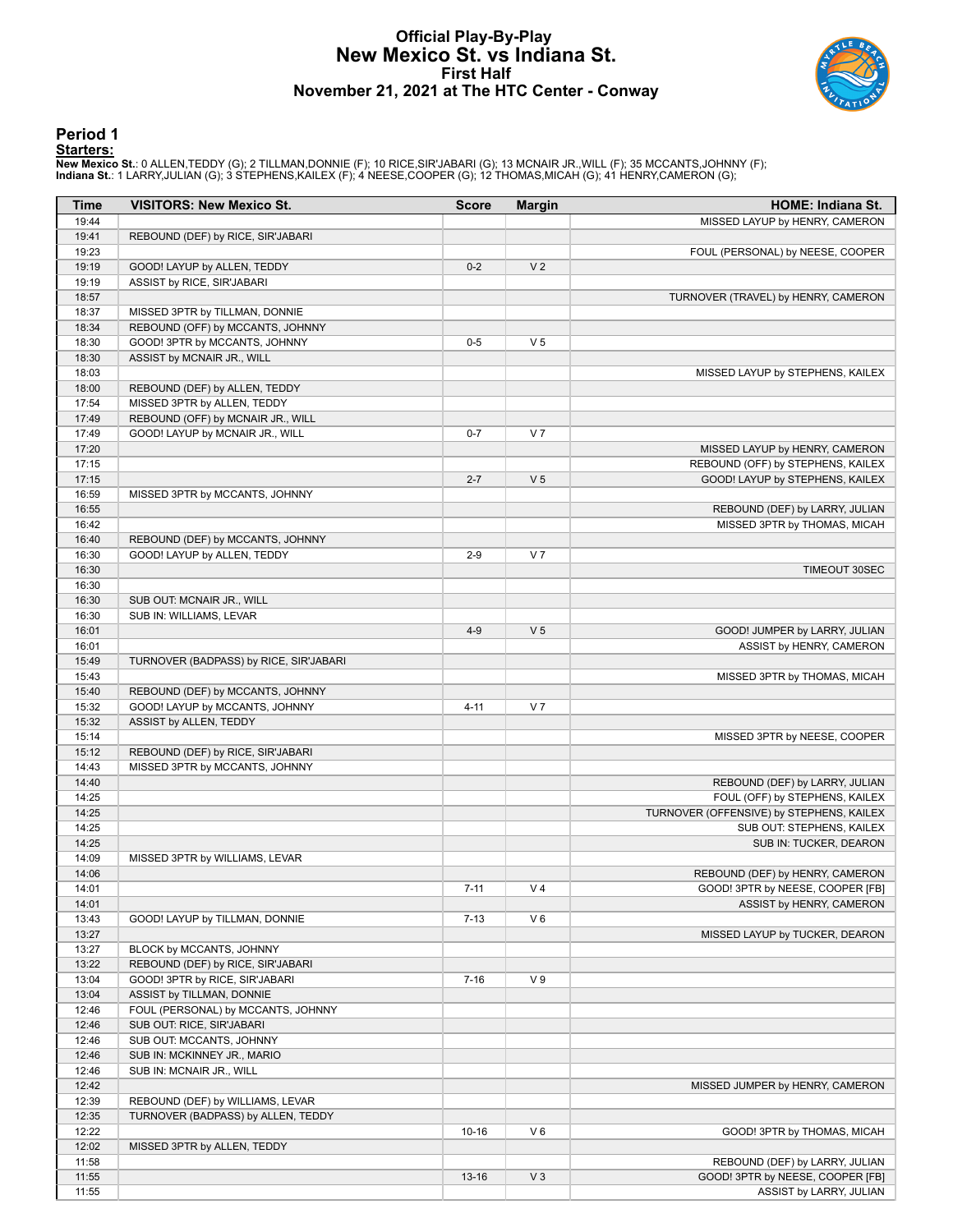| Time           | <b>VISITORS: New Mexico St.</b>        | <b>Score</b> | <b>Margin</b>  | <b>HOME: Indiana St.</b>                                          |
|----------------|----------------------------------------|--------------|----------------|-------------------------------------------------------------------|
| 11:52          | TIMEOUT 30SEC                          |              |                |                                                                   |
| 11:52          |                                        |              |                |                                                                   |
| 11:52          | SUB OUT: MCNAIR JR., WILL              |              |                |                                                                   |
| 11:52          | SUB IN: ALOK, YUAT                     |              |                |                                                                   |
| 11:32          | TURNOVER (LOSTBALL) by TILLMAN, DONNIE |              |                |                                                                   |
| 11:32          |                                        |              |                | STEAL by HENRY, CAMERON                                           |
| 11:27          |                                        | $15 - 16$    | V <sub>1</sub> | GOOD! LAYUP by THOMAS, MICAH [FB]                                 |
| 11:27          |                                        |              |                | ASSIST by HENRY, CAMERON                                          |
| 10:58          | MISSED JUMPER by ALOK, YUAT            |              |                |                                                                   |
| 10:55<br>10:27 |                                        | $17-16$      | H <sub>1</sub> | REBOUND (DEF) by TUCKER, DEARON<br>GOOD! JUMPER by HENRY, CAMERON |
| 10:27          |                                        |              |                | ASSIST by LARRY, JULIAN                                           |
| 10:12          | MISSED 3PTR by ALLEN, TEDDY            |              |                |                                                                   |
| 10:09          | REBOUND (OFF) by TILLMAN, DONNIE       |              |                |                                                                   |
| 10:05          | MISSED 3PTR by WILLIAMS, LEVAR         |              |                |                                                                   |
| 10:02          | REBOUND (OFF) by ALLEN, TEDDY          |              |                |                                                                   |
| 09:57          | GOOD! 3PTR by WILLIAMS, LEVAR          | $17-19$      | V <sub>2</sub> |                                                                   |
| 09:57          | ASSIST by MCKINNEY JR., MARIO          |              |                |                                                                   |
| 09:55          | SUB OUT: ALLEN, TEDDY                  |              |                |                                                                   |
| 09:55          | SUB OUT: MCKINNEY JR., MARIO           |              |                |                                                                   |
| 09:55          | SUB IN: AVERY, MARCHELUS               |              |                |                                                                   |
| 09:55          | SUB IN: RICE, SIR'JABARI               |              |                |                                                                   |
| 09:30          |                                        |              |                | MISSED 3PTR by NEESE, COOPER                                      |
| 09:27          |                                        |              |                | REBOUND (OFF) by TUCKER, DEARON                                   |
| 09:25          |                                        |              |                | TURNOVER (BADPASS) by TUCKER, DEARON                              |
| 09:25          | STEAL by AVERY, MARCHELUS              |              |                |                                                                   |
| 09:21          |                                        |              |                | FOUL (PERSONAL) by HENRY, CAMERON                                 |
| 09:21          | GOOD! FT by AVERY, MARCHELUS [FB]      | 17-20        | $V_3$          |                                                                   |
| 09:21          | GOOD! FT by AVERY, MARCHELUS [FB]      | $17 - 21$    | V <sub>4</sub> |                                                                   |
| 09:21          | SUB OUT: TILLMAN, DONNIE               |              |                |                                                                   |
| 09:21          | SUB IN: MCCANTS, JOHNNY                |              |                |                                                                   |
| 08:57          |                                        |              |                | MISSED LAYUP by TUCKER, DEARON                                    |
| 08:57          | BLOCK by ALOK, YUAT                    |              |                |                                                                   |
| 08:52          | REBOUND (DEF) by WILLIAMS, LEVAR       |              |                |                                                                   |
| 08:42          | MISSED 3PTR by AVERY, MARCHELUS        |              |                |                                                                   |
| 08:39          |                                        |              |                | REBOUND (DEF) by TUCKER, DEARON                                   |
| 08:39          | FOUL (PERSONAL) by MCCANTS, JOHNNY     |              |                |                                                                   |
| 08:39          |                                        | 18-21        | $V_3$          | GOOD! FT by NEESE, COOPER                                         |
| 08:39          |                                        | $19 - 21$    | V <sub>2</sub> | GOOD! FT by NEESE, COOPER                                         |
| 08:39<br>08:39 |                                        |              |                | SUB OUT: TUCKER, DEARON<br>SUB IN: STEPHENS, KAILEX               |
| 08:34          | SUB OUT: TILLMAN, DONNIE               |              |                |                                                                   |
| 08:34          | SUB IN: MCCANTS, JOHNNY                |              |                |                                                                   |
| 08:27          |                                        |              |                | FOUL (OFF) by HENRY, CAMERON                                      |
| 08:27          |                                        |              |                | TURNOVER (OFFENSIVE) by HENRY, CAMERON                            |
| 08:27          | SUB OUT: MCCANTS, JOHNNY               |              |                |                                                                   |
| 08:27          | SUB IN: TILLMAN, DONNIE                |              |                |                                                                   |
| 07:59          | GOOD! JUMPER by ALOK, YUAT [PNT]       | 19-23        | V <sub>4</sub> |                                                                   |
| 07:59          | SUB IN: TILLMAN, DONNIE                |              |                |                                                                   |
| 07:59          | SUB OUT: MCCANTS, JOHNNY               |              |                |                                                                   |
| 07:38          |                                        | $21 - 23$    | V <sub>2</sub> | GOOD! LAYUP by LARRY, JULIAN                                      |
| 07:38          |                                        |              |                | ASSIST by HENRY, CAMERON                                          |
| 07:30          | GOOD! 3PTR by TILLMAN, DONNIE          | $21 - 26$    | V <sub>5</sub> |                                                                   |
| 07:30          | ASSIST by RICE, SIR'JABARI             |              |                |                                                                   |
| 07:05          |                                        |              |                | TURNOVER (BADPASS) by STEPHENS, KAILEX                            |
| 07:05          |                                        |              |                |                                                                   |
| 07:05          |                                        |              |                | SUB OUT: HENRY, CAMERON                                           |
| 07:05          |                                        |              |                | SUB IN: HOBBS, ZACH                                               |
| 07:05          | SUB OUT: WILLIAMS, LEVAR               |              |                |                                                                   |
| 07:05          | SUB IN: ALLEN, TEDDY                   |              |                |                                                                   |
| 06:48          | GOOD! LAYUP by TILLMAN, DONNIE         | 21-28        | V <sub>7</sub> |                                                                   |
| 06:29          |                                        | 23-28        | V <sub>5</sub> | GOOD! JUMPER by NEESE, COOPER                                     |
| 06:15          | MISSED 3PTR by TILLMAN, DONNIE         |              |                |                                                                   |
| 06:12<br>06:10 |                                        |              |                | REBOUND (DEF) by NEESE, COOPER<br>MISSED 3PTR by NEESE, COOPER    |
| 06:06          | REBOUND (DEF) by AVERY, MARCHELUS      |              |                |                                                                   |
| 05:57          |                                        |              |                | FOUL (PERSONAL) by LARRY, JULIAN                                  |
| 05:57          | SUB OUT: ALOK, YUAT                    |              |                |                                                                   |
| 05:57          | SUB IN: MCNAIR JR., WILL               |              |                |                                                                   |
| 05:45          | GOOD! 3PTR by AVERY, MARCHELUS         | 23-31        | V8             |                                                                   |
| 05:17          |                                        |              |                | MISSED LAYUP by STEPHENS, KAILEX                                  |
| 05:15          | REBOUND (DEF) by MCNAIR JR., WILL      |              |                |                                                                   |
| 05:12          | GOOD! DUNK by TILLMAN, DONNIE [FB]     | 23-33        | $V$ 10         |                                                                   |
| 05:12          | ASSIST by RICE, SIR'JABARI             |              |                |                                                                   |
| 04:42          | FOUL (PERSONAL) by ALLEN, TEDDY        |              |                |                                                                   |
| 04:42          |                                        | 24-33        | V <sub>9</sub> | GOOD! FT by NEESE, COOPER                                         |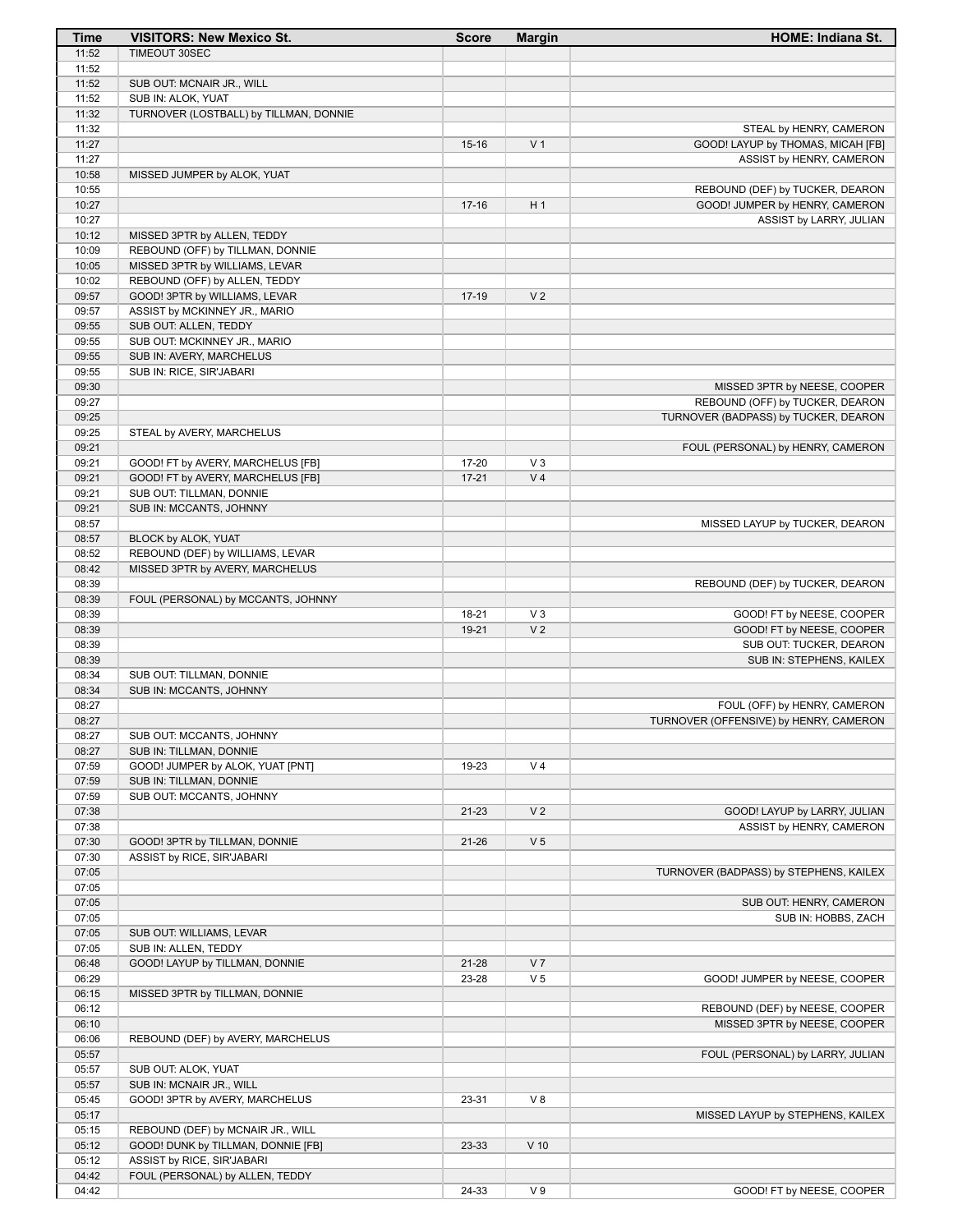| <b>Time</b> | <b>VISITORS: New Mexico St.</b>       | <b>Score</b> | <b>Margin</b>   | <b>HOME: Indiana St.</b>            |
|-------------|---------------------------------------|--------------|-----------------|-------------------------------------|
| 04:42       |                                       |              |                 | SUB OUT: HOBBS, ZACH                |
| 04:42       |                                       |              |                 | SUB IN: HENRY, CAMERON              |
| 04:42       |                                       | 25-33        | V8              | GOOD! FT by NEESE, COOPER           |
| 04:16       | TURNOVER (TRAVEL) by TILLMAN, DONNIE  |              |                 |                                     |
| 04:05       |                                       |              |                 | MISSED 3PTR by HENRY, CAMERON       |
| 04:02       | REBOUND (DEF) by MCNAIR JR., WILL     |              |                 |                                     |
| 03:59       |                                       |              |                 |                                     |
| 03:59       | SUB OUT: AVERY, MARCHELUS             |              |                 |                                     |
| 03:59       | SUB IN: WILLIAMS, LEVAR               |              |                 |                                     |
| 03:44       | GOOD! LAYUP by MCNAIR JR., WILL [PNT] | 25-35        | $V$ 10          |                                     |
| 03:44       | ASSIST by ALLEN, TEDDY                |              |                 |                                     |
| 03:30       |                                       | 27-35        | V8              | GOOD! JUMPER by THOMAS, MICAH [PNT] |
| 03:19       | MISSED 3PTR by WILLIAMS, LEVAR        |              |                 |                                     |
| 03:16       |                                       |              |                 | REBOUND (DEF) by TEAM               |
| 03:04       | FOUL (PERSONAL) by RICE, SIR'JABARI   |              |                 |                                     |
| 03:04       |                                       | 28-35        | V <sub>7</sub>  | GOOD! FT by THOMAS, MICAH           |
| 03:04       | SUB OUT: TILLMAN, DONNIE              |              |                 |                                     |
| 03:04       | SUB IN: PEAKE, MIKE                   |              |                 |                                     |
| 03:04       |                                       | 29-35        | $V_6$           | GOOD! FT by THOMAS, MICAH           |
| 02:43       | GOOD! JUMPER by MCNAIR JR., WILL      | 29-37        | V8              |                                     |
| 02:27       |                                       |              |                 | MISSED 3PTR by HENRY, CAMERON       |
| 02:24       | REBOUND (DEF) by MCNAIR JR., WILL     |              |                 |                                     |
| 02:03       | GOOD! JUMPER by ALLEN, TEDDY [PNT]    | 29-39        | $V$ 10          |                                     |
| 01:45       |                                       |              |                 | MISSED 3PTR by THOMAS, MICAH        |
| 01:42       | REBOUND (DEF) by MCNAIR JR., WILL     |              |                 |                                     |
| 01:29       |                                       |              |                 | FOUL (PERSONAL) by LARRY, JULIAN    |
| 01:29       | GOOD! FT by MCNAIR JR., WILL          | 29-40        | V <sub>11</sub> |                                     |
| 01:29       | GOOD! FT by MCNAIR JR., WILL          | 29-41        | V <sub>12</sub> |                                     |
| 01:14       |                                       | $31 - 41$    | $V$ 10          | GOOD! JUMPER by NEESE, COOPER       |
| 01:14       |                                       |              |                 | ASSIST by HENRY, CAMERON            |
| 00:40       | MISSED JUMPER by RICE, SIR'JABARI     |              |                 |                                     |
| 00:39       | REBOUND (OFF) by TEAM                 |              |                 |                                     |
| 00:39       | TURNOVER (SHOTCLOCK) by TEAM          |              |                 |                                     |
| 00:39       | SUB OUT: PEAKE, MIKE                  |              |                 |                                     |
| 00:39       | SUB IN: TILLMAN, DONNIE               |              |                 |                                     |
| 00:29       |                                       |              |                 | MISSED 3PTR by NEESE, COOPER        |
| 00:26       | REBOUND (DEF) by MCNAIR JR., WILL     |              |                 |                                     |
| 00:04       | MISSED 3PTR by RICE, SIR'JABARI       |              |                 |                                     |
| 00:00       |                                       |              |                 | REBOUND (DEF) by HENRY, CAMERON     |

# **New Mexico St. 41, Indiana St. 31**

| <b>Points (This Period)</b> | <b>NMS</b>     | ISU            |
|-----------------------------|----------------|----------------|
| In the Paint                | 22             |                |
| Off Turns                   |                |                |
| 2nd Chance                  |                |                |
| <b>Fast Break</b>           |                |                |
| Bench                       | 10             |                |
| Per Poss                    | 1.242<br>18/33 | 0.969<br>14/32 |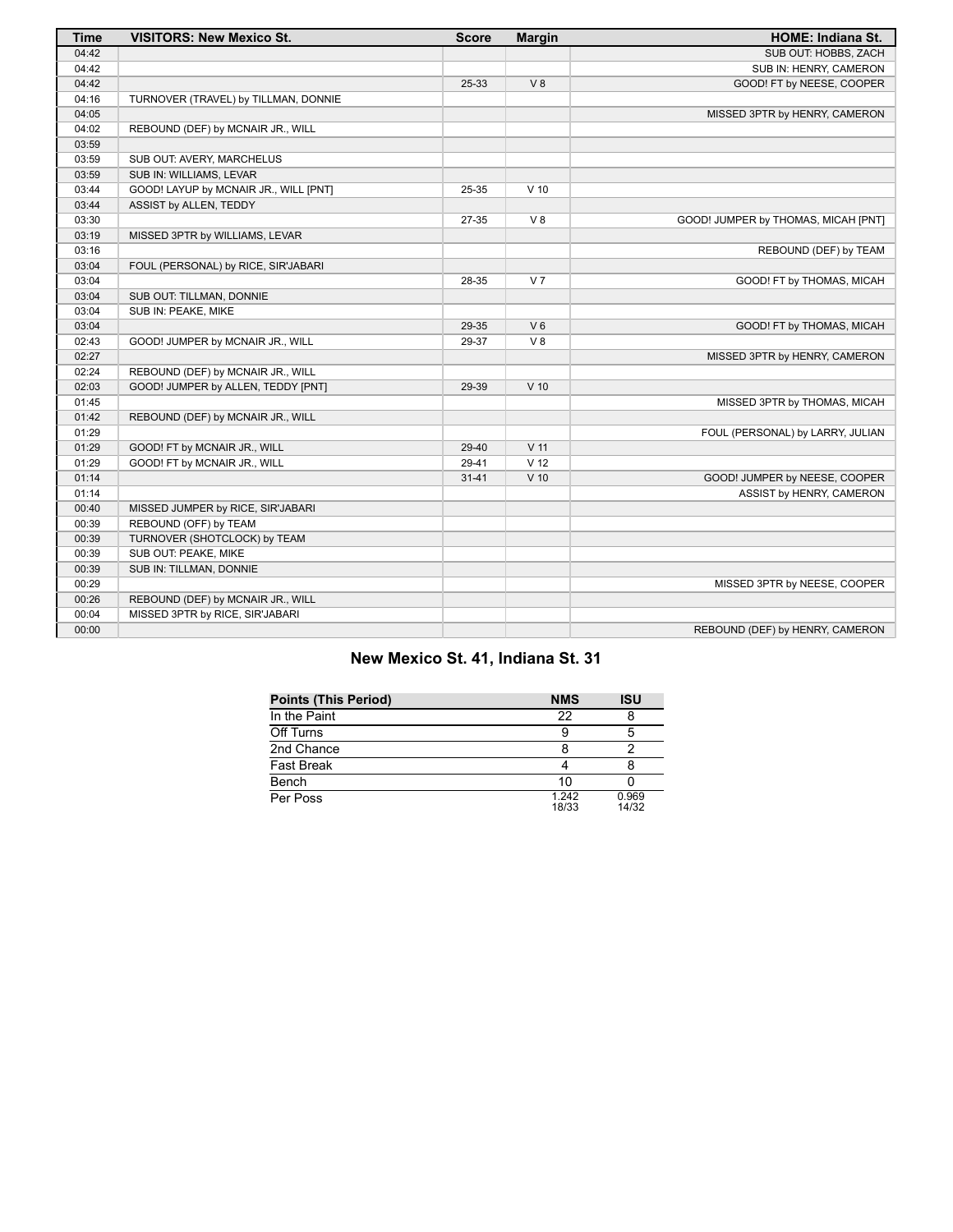## **Official Box Score New Mexico St. vs Indiana St. Second Half Statistics Only November 21, 2021 at The HTC Center - Conway**



## **New Mexico St. 39**

| No. | Plaver                     | S  | <b>Pts</b> | <b>FG</b> | 3FG      | <b>FT</b> | <b>OR</b> | DR.      | TR           | <b>PF</b>    | A              | TO       | <b>Blk</b>   | Stl          | Min            | $+/-$          |
|-----|----------------------------|----|------------|-----------|----------|-----------|-----------|----------|--------------|--------------|----------------|----------|--------------|--------------|----------------|----------------|
| 00  | ALLEN, TEDDY               | G  | 6          | $2 - 7$   | $2 - 5$  | $0 - 0$   | 0         | 1        |              | 0            | 0              |          | 0            | 0            | 17             | 6              |
| 02  | TILLMAN, DONNIE            | F. | 14         | $6-9$     | $2 - 2$  | $0 - 0$   | 3         | 0        | 3            | $\mathbf{0}$ | $\overline{2}$ |          | 0            | $\mathbf{0}$ | 15             | $\overline{4}$ |
| 10  | RICE, SIR'JABARI           | G  |            | $3-6$     | $1 - 2$  | $0 - 0$   | 0         | 2        | 2            |              | 2              |          | 0            | 0            | 19             | 9              |
| 13  | <b>MCNAIR JR., WILL</b>    | F  | 4          | $2 - 3$   | $0 - 0$  | $0 - 0$   | 1         | 8        | 9            | 1            | 4              |          | 0            | $\mathbf{0}$ | 17             | 11             |
| 35  | MCCANTS, JOHNNY            | F  | 5          | $2 - 3$   | $0 - 1$  | $1 - 1$   | 0         | 3        | 3            | 0            | 2              |          | 0            | 0            | 14             | 10             |
| 01  | <b>AVERY, MARCHELUS</b>    | F. | 3          | $1 - 1$   | $1 - 1$  | $0 - 0$   | 0         | 1        |              |              | 0              |          | 0            | $\mathbf{0}$ | 3              | -8             |
| 04  | <b>MCKINNEY JR., MARIO</b> | G  | 0          | $0 - 0$   | $0 - 0$  | $0 - 0$   | 0         | 0        | $\Omega$     | 0            | 0              | 2        | 0            | 0            | 2              | 1              |
| 12  | <b>COTTON, VIRSHON</b>     | G  | 0          | $0 - 0$   | $0 - 0$  | $0 - 0$   | 0         | 0        | $\mathbf{0}$ | 0            | 0              | 0        | 0            | 0            | 1              | -5             |
| 15  | PEAKE, MIKE                | F  | 0          | $0 - 0$   | $0 - 0$  | $0 - 0$   | 0         | 1        | -1           | $\Omega$     | 0              | $\Omega$ | $\Omega$     | 0            | 4              | -6             |
| 23  | <b>WILLIAMS, LEVAR</b>     | G  | $\Omega$   | $0 - 1$   | $0 - 1$  | $0 - 0$   | 0         | 0        | $\mathbf{0}$ | 2            | 0              | 0        | $\mathbf{0}$ | $\mathbf{0}$ | $\overline{4}$ | -1             |
| 42  | ALOK, YUAT                 | F  | 0          | $0-0$     | $0 - 0$  | $0 - 0$   | 0         | $\Omega$ | $\Omega$     | 2            | 1              | 0        | 0            | $\Omega$     | $\overline{2}$ | -1             |
|     | <b>TEAM</b>                |    |            |           |          |           | 0         | 0        | 0            | 0            |                |          |              |              |                |                |
|     | <b>TOTALS</b>              |    | 39         | 16-30     | $6 - 12$ | 1-1       | 4         | 16       | 20           |              | 11             | 9        | 0            | 0            | 100            |                |
|     |                            |    |            |           |          |           |           |          |              |              |                |          |              |              |                |                |

| <b>Shooting By Period</b><br>Period | FG        | FG%   | 3FG       | 3FG%  | FT.   | FT%    | Deadball Rebounds: 1,0<br>Last FG Half: NMS - |
|-------------------------------------|-----------|-------|-----------|-------|-------|--------|-----------------------------------------------|
| 2nd Half                            | 16-30     | .53%  | ิ 6-12    | 50%   | 1.1   | 100%   |                                               |
| Game                                | $32 - 60$ | 53.3% | $11 - 29$ | 37.9% | $5-5$ | 100.0% |                                               |

# **Indiana St. 35**

| No.             | Player                  | S  | <b>Pts</b> | FG.      | 3FG      | <b>FT</b> | OR            | <b>DR</b> | TR       | <b>PF</b>            | A              | TO             | <b>Blk</b> | Stl      | Min   | $+/-$          |
|-----------------|-------------------------|----|------------|----------|----------|-----------|---------------|-----------|----------|----------------------|----------------|----------------|------------|----------|-------|----------------|
| 01              | LARRY, JULIAN           | G  | 4          | $2 - 3$  | $0 - 0$  | $0-0$     |               |           |          | 0                    | 2              |                | 0          | 2        | 20    | $-4$           |
| 03              | <b>STEPHENS, KAILEX</b> | F. | 0          | $0 - 1$  | $0 - 1$  | $0-0$     | 0             | 2         | 2        | $\Omega$             | 0              | $\overline{0}$ | 0          |          |       | $-10$          |
| 04              | NEESE, COOPER           | G  | 4          | 1-8      | $1 - 6$  | $1 - 2$   | 0             | 2         | 2        | $\Omega$             | 2              | $\Omega$       | $\Omega$   | 0        | 20    | $-4$           |
| 12 <sup>°</sup> | <b>THOMAS, MICAH</b>    | G. | 14         | $6 - 10$ | $0 - 1$  | $2 - 2$   |               |           | 2        | $\blacktriangleleft$ | $\overline{0}$ | $\overline{0}$ | $\Omega$   |          | 20    | $-4$           |
| 41              | <b>HENRY, CAMERON</b>   | G  | 8          | $3 - 8$  | $2 - 4$  | $0-0$     | 0             | 4         | 4        | $\mathcal{P}$        | 2              |                |            |          | 17    | -8             |
| 24              | HOBBS, ZACH             | G  | 0          | $0 - 0$  | $0 - 0$  | $0 - 0$   | 0             | 0         | $\Omega$ | $\Omega$             | 0              | $\Omega$       | $\Omega$   | $\Omega$ | 3     | $\overline{4}$ |
| 35              | <b>TUCKER, DEARON</b>   | F. | 5          | $0 - 0$  | $0 - 0$  | $5-6$     | 0             | 0         | $\Omega$ | 1                    | $\Omega$       | $\Omega$       |            | $\Omega$ | 13    | -6             |
|                 | <b>TEAM</b>             |    |            |          |          |           | $\Omega$      |           |          | - 0                  |                |                |            |          |       |                |
|                 | <b>TOTALS</b>           |    |            | 35 12-30 | $3 - 12$ | $8 - 10$  | $\mathcal{P}$ | 10        | $12 \,$  | 4                    | 6              | 2              |            |          | 5 100 |                |

| <b>Shooting By Period</b> |           |       |          |       |           |       |
|---------------------------|-----------|-------|----------|-------|-----------|-------|
| Period                    | FG        | FG%   | 3FG      | 3FG%  | FТ        | FT%   |
| 2nd Half                  | $12 - 30$ | 40%   | $3-12$   | 25%   | $8-10$    | 80%   |
| Game                      | 23-57     | 40.4% | $6 - 24$ | 25.0% | $14 - 16$ | 87.5% |

*Deadball Rebounds:* 2,0 *Last FG Half:* ISU -

| Game Notes:                                                         | <b>Score</b> | 1st | 2 <sub>nd</sub> | <b>TOT</b> | <b>Points (This Period)</b> | <b>NMS</b>     | <b>ISU</b>     |
|---------------------------------------------------------------------|--------------|-----|-----------------|------------|-----------------------------|----------------|----------------|
| Officials: Roger Ayers, Lee Cassell, Bret Smith<br>Attendance: 1083 | <b>NMS</b>   | 41  | 39              | 80         | In the Paint                | 20             | 16             |
|                                                                     | <b>ISU</b>   | 31  | 35              | 66         | Off Turns                   |                | 13             |
| Start Time: 08:31 PM ET                                             |              |     |                 |            | 2nd Chance                  |                |                |
| End Time: 10:24 PM ET<br>Game Duration: 1:52                        |              |     |                 |            | <b>Fast Break</b>           |                | 10             |
| Neutral Court:                                                      |              |     |                 |            | Bench                       |                |                |
|                                                                     |              |     |                 |            | Per Poss                    | .114،<br>17/35 | 1.029<br>16/34 |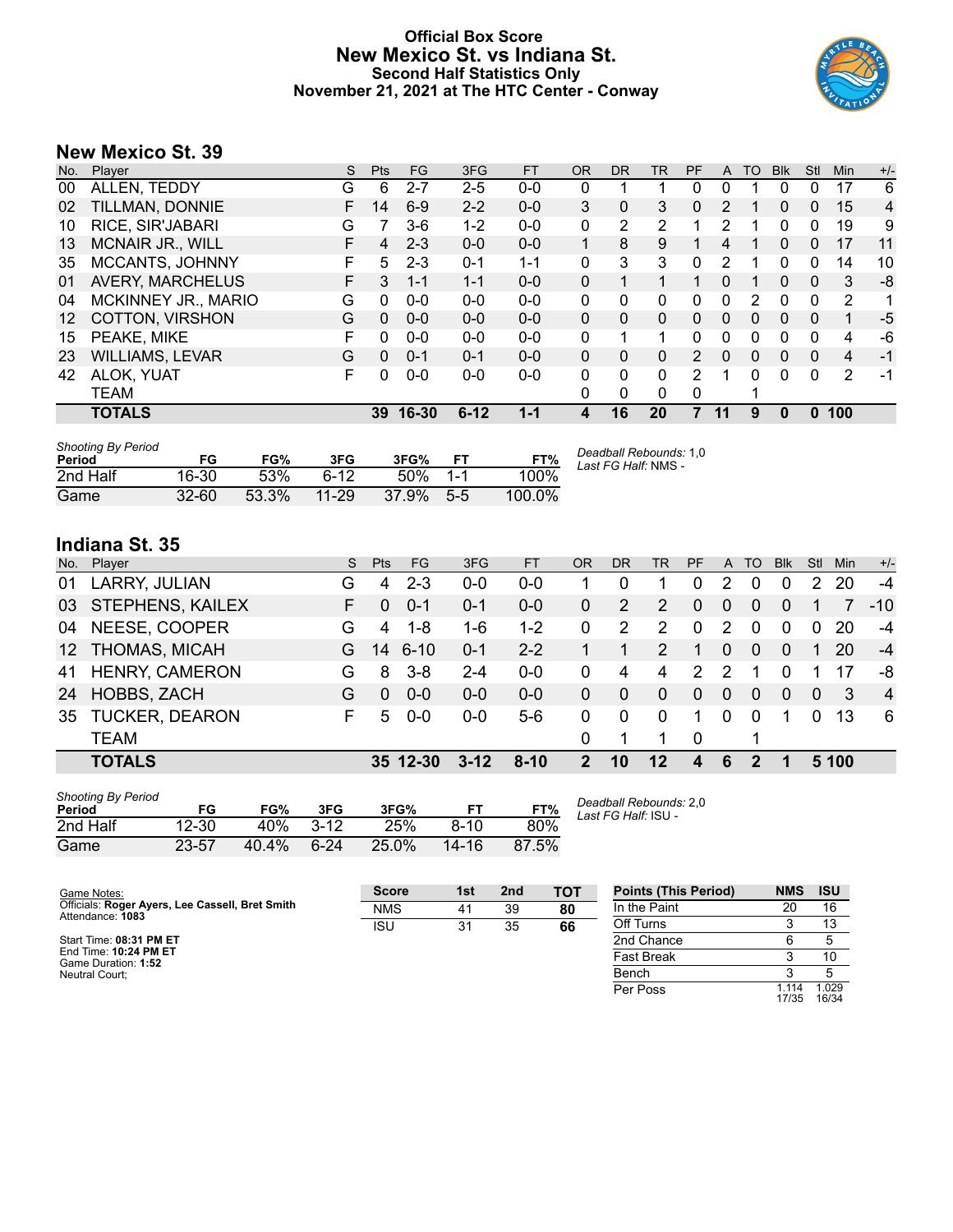## **Official Play-By-Play New Mexico St. vs Indiana St. Second Half November 21, 2021 at The HTC Center - Conway**



#### **Period 2**

**Starters:**

New Mexico St.: 0 ALLEN,TEDDY (G); 2 TILLMAN,DONNIE (F); 10 RICE,SIR'JABARI (G); 13 MCNAIR JR.,WILL (F); 35 MCCANTS,JOHNNY (F);<br>Indiana St.: 1 LARRY,JULIAN (G); 3 STEPHENS,KAILEX (F); 4 NEESE,COOPER (G); 12 THOMAS,MICAH (G

| Time           | <b>VISITORS: New Mexico St.</b>                      | <b>Score</b> | <b>Margin</b>   | <b>HOME: Indiana St.</b>               |
|----------------|------------------------------------------------------|--------------|-----------------|----------------------------------------|
| 20:00          | SUB OUT: WILLIAMS, LEVAR                             |              |                 |                                        |
| 20:00          | SUB IN: MCCANTS, JOHNNY                              |              |                 |                                        |
| 19:37          | MISSED 3PTR by ALLEN, TEDDY                          |              |                 |                                        |
| 19:32          | REBOUND (OFF) by TILLMAN, DONNIE                     |              |                 |                                        |
| 19:32          | GOOD! LAYUP by TILLMAN, DONNIE                       | $31 - 43$    | V <sub>12</sub> |                                        |
| 19:13          |                                                      |              |                 | MISSED 3PTR by NEESE, COOPER           |
| 19:10          | REBOUND (DEF) by MCCANTS, JOHNNY                     |              |                 |                                        |
| 18:49          | MISSED JUMPER by TILLMAN, DONNIE                     |              |                 |                                        |
| 18:46          |                                                      |              |                 | REBOUND (DEF) by STEPHENS, KAILEX      |
| 18:41<br>18:36 | REBOUND (DEF) by MCCANTS, JOHNNY                     |              |                 | MISSED 3PTR by STEPHENS, KAILEX        |
| 18:27          | GOOD! 3PTR by TILLMAN, DONNIE                        | $31 - 46$    | V <sub>15</sub> |                                        |
| 18:27          | ASSIST by MCNAIR JR., WILL                           |              |                 |                                        |
| 17:59          |                                                      |              |                 | MISSED JUMPER by NEESE, COOPER         |
| 17:56          | REBOUND (DEF) by MCNAIR JR., WILL                    |              |                 |                                        |
| 17:44          | GOOD! JUMPER by RICE, SIR'JABARI [PNT]               | 31-48        | V 17            |                                        |
| 17:14          |                                                      |              |                 | MISSED LAYUP by HENRY, CAMERON         |
| 17:07          |                                                      |              |                 | REBOUND (OFF) by LARRY, JULIAN         |
| 16:58          | TURNOVER (BADPASS) by MCCANTS, JOHNNY                |              |                 |                                        |
| 16:58          |                                                      |              |                 | STEAL by THOMAS, MICAH                 |
| 16:58          |                                                      | 33-48        | V <sub>15</sub> | GOOD! LAYUP by LARRY, JULIAN           |
| 16:52          |                                                      |              |                 | MISSED LAYUP by THOMAS, MICAH          |
| 16:46          | REBOUND (DEF) by MCNAIR JR., WILL                    |              |                 |                                        |
| 16:28          | MISSED 3PTR by MCCANTS, JOHNNY                       |              |                 |                                        |
| 16:25          | REBOUND (OFF) by TILLMAN, DONNIE                     |              |                 |                                        |
| 16:23          | MISSED LAYUP by TILLMAN, DONNIE                      |              |                 |                                        |
| 16:21          | REBOUND (OFF) by TILLMAN, DONNIE                     |              |                 |                                        |
| 16:21          | GOOD! LAYUP by TILLMAN, DONNIE                       | 33-50        | V 17            |                                        |
| 16:20          |                                                      |              |                 |                                        |
| 16:20          |                                                      |              |                 | TIMEOUT 30SEC                          |
| 16:08          |                                                      |              |                 | TURNOVER (10SEC) by TEAM               |
| 15:46          | MISSED 3PTR by ALLEN, TEDDY                          |              |                 |                                        |
| 15:42          |                                                      |              |                 | REBOUND (DEF) by STEPHENS, KAILEX      |
| 15:37<br>15:37 |                                                      | 36-50        | V <sub>14</sub> | GOOD! 3PTR by HENRY, CAMERON           |
| 15:05          | GOOD! DUNK by TILLMAN, DONNIE                        | 36-52        | $V$ 16          | ASSIST by LARRY, JULIAN                |
| 15:03          |                                                      |              |                 |                                        |
| 14:36          |                                                      |              |                 | MISSED JUMPER by HENRY, CAMERON        |
| 14:32          | REBOUND (DEF) by MCNAIR JR., WILL                    |              |                 |                                        |
| 14:16          | TURNOVER (LOSTBALL) by TILLMAN, DONNIE               |              |                 |                                        |
| 14:16          |                                                      |              |                 | STEAL by STEPHENS, KAILEX              |
| 14:11          |                                                      | 38-52        | V <sub>14</sub> | GOOD! JUMPER by THOMAS, MICAH [FB]     |
| 13:50          | MISSED LAYUP by ALLEN, TEDDY                         |              |                 |                                        |
| 13:46          |                                                      |              |                 | REBOUND (DEF) by NEESE, COOPER         |
| 13:40          |                                                      |              |                 | FOUL (OFF) by HENRY, CAMERON           |
| 13:40          |                                                      |              |                 | TURNOVER (OFFENSIVE) by HENRY, CAMERON |
| 13:40          | SUB OUT: TILLMAN, DONNIE                             |              |                 |                                        |
| 13:40          | SUB OUT: MCNAIR JR., WILL                            |              |                 |                                        |
| 13:40          | SUB IN: MCKINNEY JR., MARIO                          |              |                 |                                        |
| 13:40          | SUB IN: ALOK, YUAT                                   |              |                 |                                        |
| 13:21          | GOOD! 3PTR by ALLEN, TEDDY                           | 38-55        | V 17            |                                        |
| 13:21          | ASSIST by ALOK, YUAT                                 |              |                 |                                        |
| 13:07          |                                                      |              |                 | MISSED 3PTR by HENRY, CAMERON          |
| 13:04          | REBOUND (DEF) by MCCANTS, JOHNNY                     |              |                 |                                        |
| 12:59          | GOOD! 3PTR by ALLEN, TEDDY [FB]                      | 38-58        | V <sub>20</sub> |                                        |
| 12:59          | ASSIST by RICE, SIR'JABARI                           |              |                 |                                        |
| 12:54          |                                                      |              |                 | TIMEOUT 30SEC                          |
| 12:54          |                                                      |              |                 | SUB OUT: STEPHENS, KAILEX              |
| 12:54          |                                                      |              |                 | SUB OUT: HENRY, CAMERON                |
| 12:54          |                                                      |              |                 | SUB IN: HOBBS, ZACH                    |
| 12:54<br>12:54 |                                                      |              |                 | SUB IN: TUCKER, DEARON                 |
|                |                                                      |              |                 |                                        |
|                | SUB OUT: MCCANTS, JOHNNY                             |              |                 |                                        |
| 12:54<br>12:38 | SUB IN: PEAKE, MIKE<br>FOUL (PERSONAL) by ALOK, YUAT |              |                 |                                        |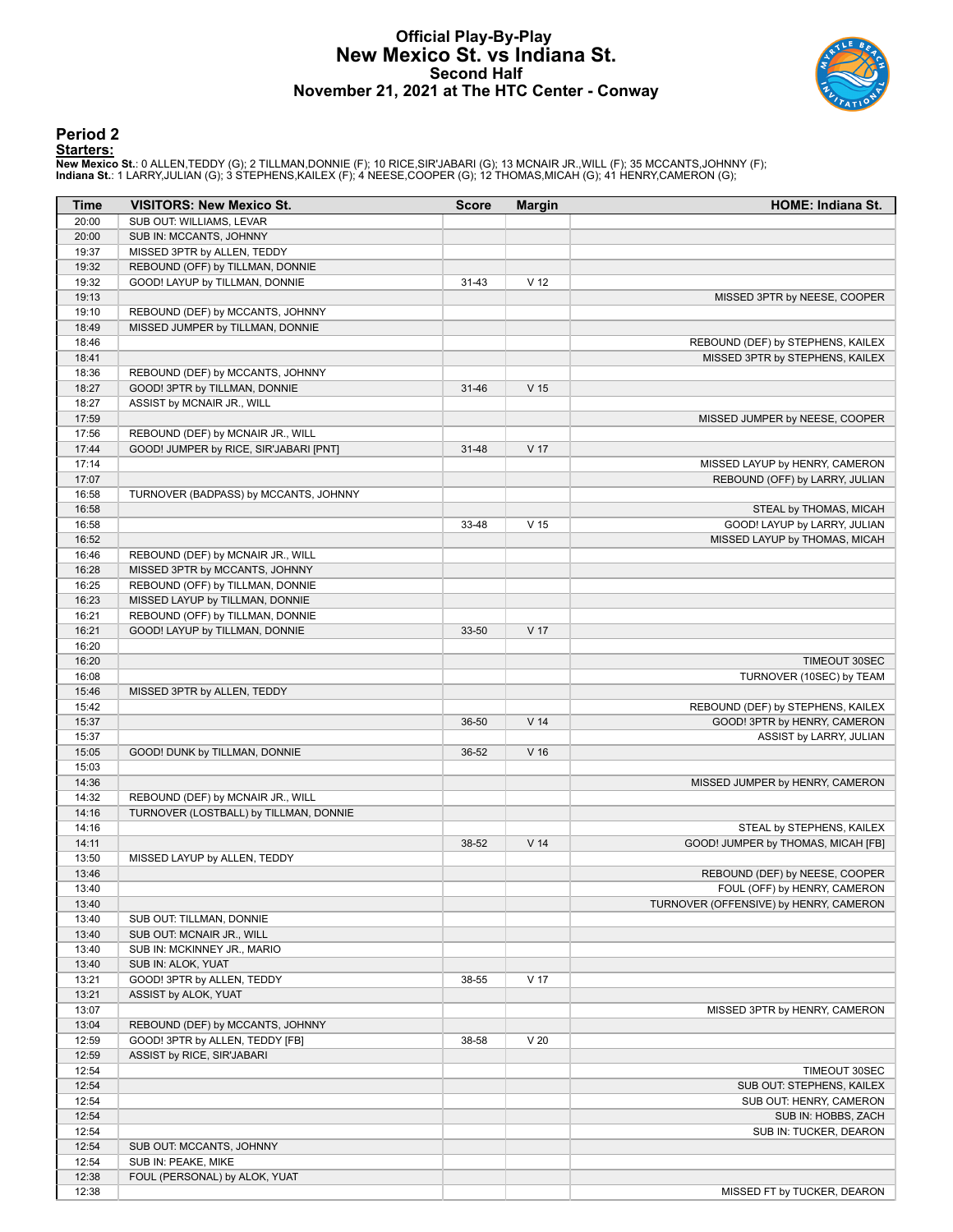| Time           | <b>VISITORS: New Mexico St.</b>                                       | <b>Score</b> | <b>Margin</b>   | <b>HOME: Indiana St.</b>            |
|----------------|-----------------------------------------------------------------------|--------------|-----------------|-------------------------------------|
| 12:38          |                                                                       |              |                 | <b>REBOUND (OFF) by TEAM</b>        |
| 12:38          |                                                                       | 39-58        | $V$ 19          | GOOD! FT by TUCKER, DEARON          |
| 12:23          | TURNOVER (BADPASS) by RICE, SIR'JABARI                                |              |                 |                                     |
| 12:01          |                                                                       | 41-58        | V <sub>17</sub> | GOOD! LAYUP by THOMAS, MICAH        |
| 12:01<br>11:50 | TURNOVER (BADPASS) by MCKINNEY JR., MARIO                             |              |                 | ASSIST by LARRY, JULIAN             |
| 11:50          |                                                                       |              |                 | STEAL by LARRY, JULIAN              |
| 11:46          |                                                                       | 43-58        | V <sub>15</sub> | GOOD! DUNK by LARRY, JULIAN [FB]    |
| 11:30          | TURNOVER (BADPASS) by MCKINNEY JR., MARIO                             |              |                 |                                     |
| 11:30          |                                                                       |              |                 |                                     |
| 11:30          | SUB OUT: MCKINNEY JR., MARIO                                          |              |                 |                                     |
| 11:30          | SUB IN: WILLIAMS, LEVAR                                               |              |                 |                                     |
| 11:16          | FOUL (PERSONAL) by ALOK, YUAT                                         |              |                 |                                     |
| 11:16          |                                                                       | 44-58        | V <sub>14</sub> | GOOD! FT by TUCKER, DEARON          |
| 11:16          |                                                                       | 45-58        | V <sub>13</sub> | GOOD! FT by TUCKER, DEARON          |
| 11:16<br>11:16 | SUB OUT: ALOK, YUAT<br>SUB IN: MCNAIR JR., WILL                       |              |                 |                                     |
| 10:54          | GOOD! 3PTR by RICE, SIR'JABARI                                        | 45-61        | V <sub>16</sub> |                                     |
| 10:54          | ASSIST by MCNAIR JR., WILL                                            |              |                 |                                     |
| 10:35          |                                                                       |              |                 | MISSED JUMPER by THOMAS, MICAH      |
| 10:32          | REBOUND (DEF) by MCNAIR JR., WILL                                     |              |                 |                                     |
| 10:20          | TURNOVER (LOSTBALL) by ALLEN, TEDDY                                   |              |                 |                                     |
| 10:20          |                                                                       |              |                 | SUB OUT: HOBBS, ZACH                |
| 10:20          |                                                                       |              |                 | SUB IN: HENRY, CAMERON              |
| 09:50          |                                                                       |              |                 | MISSED JUMPER by LARRY, JULIAN      |
| 09:45          | REBOUND (DEF) by PEAKE, MIKE                                          |              |                 |                                     |
| 09:41<br>09:41 | SUB OUT: ALLEN, TEDDY                                                 |              |                 | FOUL (PERSONAL) by TUCKER, DEARON   |
| 09:41          | SUB IN: AVERY, MARCHELUS                                              |              |                 |                                     |
| 09:36          | MISSED 3PTR by RICE, SIR'JABARI                                       |              |                 |                                     |
| 09:32          | REBOUND (OFF) by MCNAIR JR., WILL                                     |              |                 |                                     |
| 09:21          | GOOD! JUMPER by MCNAIR JR., WILL [PNT]                                | 45-63        | V <sub>18</sub> |                                     |
| 09:03          |                                                                       |              |                 | MISSED JUMPER by NEESE, COOPER      |
| 09:01          | REBOUND (DEF) by MCNAIR JR., WILL                                     |              |                 |                                     |
| 09:01          | TURNOVER (LOSTBALL) by MCNAIR JR., WILL                               |              |                 |                                     |
| 09:01          |                                                                       |              |                 | STEAL by LARRY, JULIAN              |
| 08:58          |                                                                       | 47-63        | V <sub>16</sub> | GOOD! LAYUP by HENRY, CAMERON       |
| 08:58          |                                                                       |              |                 | ASSIST by NEESE, COOPER             |
| 08:38<br>08:35 | MISSED JUMPER by RICE, SIR'JABARI                                     |              |                 | REBOUND (DEF) by THOMAS, MICAH      |
| 08:32          |                                                                       | 49-63        | V <sub>14</sub> | GOOD! LAYUP by THOMAS, MICAH [FB]   |
| 08:32          | FOUL (PERSONAL) by WILLIAMS, LEVAR                                    |              |                 |                                     |
| 08:32          | SUB OUT: PEAKE, MIKE                                                  |              |                 |                                     |
| 08:32          | SUB IN: TILLMAN, DONNIE                                               |              |                 |                                     |
| 08:32          |                                                                       | 50-63        | V <sub>13</sub> | GOOD! FT by THOMAS, MICAH [FB]      |
| 08:07          | GOOD! 3PTR by AVERY, MARCHELUS                                        | 50-66        | V <sub>16</sub> |                                     |
| 08:07          | ASSIST by MCNAIR JR., WILL                                            |              |                 |                                     |
| 07:52          |                                                                       |              |                 | MISSED 3PTR by HENRY, CAMERON       |
| 07:49<br>07:38 | REBOUND (DEF) by AVERY, MARCHELUS<br>MISSED JUMPER by TILLMAN, DONNIE |              |                 |                                     |
| 07:35          |                                                                       |              |                 | REBOUND (DEF) by HENRY, CAMERON     |
| 07:25          |                                                                       | 52-66        | V <sub>14</sub> | GOOD! JUMPER by THOMAS, MICAH [PNT] |
| 07:25          |                                                                       |              |                 | ASSIST by HENRY, CAMERON            |
| 07:08          | MISSED 3PTR by WILLIAMS, LEVAR                                        |              |                 |                                     |
| 07:05          |                                                                       |              |                 | REBOUND (DEF) by NEESE, COOPER      |
| 07:02          | FOUL (PERSONAL) by WILLIAMS, LEVAR                                    |              |                 |                                     |
| 07:02          |                                                                       |              |                 |                                     |
| 07:02          | SUB OUT: RICE, SIR'JABARI                                             |              |                 |                                     |
| 07:02          | SUB OUT: MCNAIR JR., WILL                                             |              |                 |                                     |
| 07:02<br>07:02 | SUB OUT: WILLIAMS, LEVAR<br>SUB IN: ALLEN, TEDDY                      |              |                 |                                     |
| 07:02          | SUB IN: COTTON, VIRSHON                                               |              |                 |                                     |
| 07:02          | SUB IN: MCCANTS, JOHNNY                                               |              |                 |                                     |
| 06:53          |                                                                       | 55-66        | V <sub>11</sub> | GOOD! 3PTR by NEESE, COOPER         |
| 06:53          |                                                                       |              |                 | ASSIST by HENRY, CAMERON            |
| 06:34          | TURNOVER (LOSTBALL) by AVERY, MARCHELUS                               |              |                 |                                     |
| 06:34          |                                                                       |              |                 | STEAL by HENRY, CAMERON             |
| 06:32          |                                                                       | 57-66        | V <sub>9</sub>  | GOOD! LAYUP by THOMAS, MICAH [FB]   |
| 06:32<br>06:32 | FOUL (PERSONAL) by AVERY, MARCHELUS<br>SUB OUT: COTTON, VIRSHON       |              |                 |                                     |
| 06:32          | SUB IN: RICE, SIR'JABARI                                              |              |                 |                                     |
| 06:32          |                                                                       | 58-66        | V8              | GOOD! FT by THOMAS, MICAH [FB]      |
| 06:32          | SUB OUT: AVERY, MARCHELUS                                             |              |                 |                                     |
| 06:32          | SUB IN: MCNAIR JR., WILL                                              |              |                 |                                     |
| 06:06          | MISSED 3PTR by ALLEN, TEDDY                                           |              |                 |                                     |
| 06:02          |                                                                       |              |                 | REBOUND (DEF) by HENRY, CAMERON     |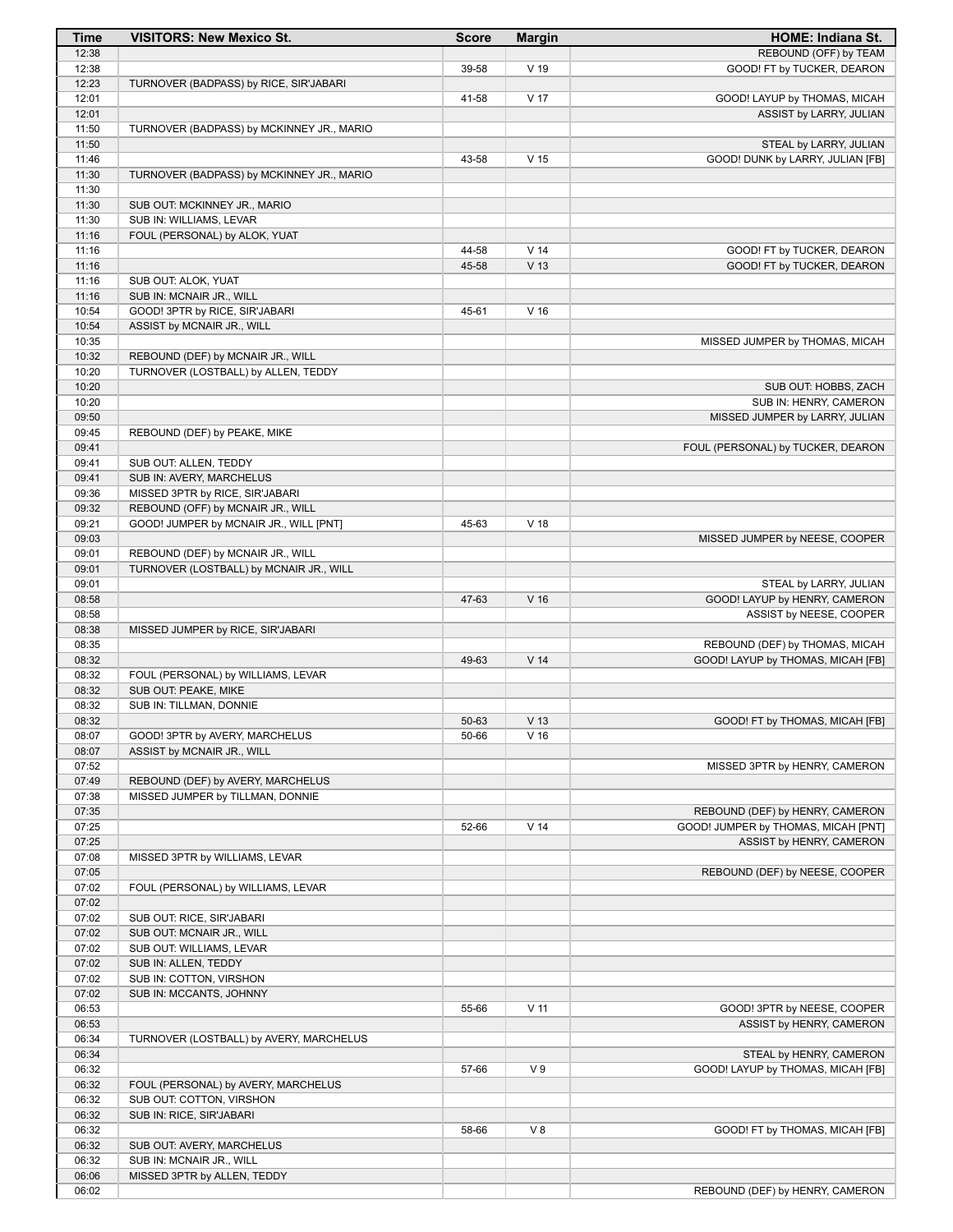| Time  | <b>VISITORS: New Mexico St.</b>        | <b>Score</b> | <b>Margin</b>   | <b>HOME: Indiana St.</b>            |
|-------|----------------------------------------|--------------|-----------------|-------------------------------------|
| 05:37 |                                        |              |                 | MISSED 3PTR by NEESE, COOPER        |
| 05:33 | REBOUND (DEF) by RICE, SIR'JABARI      |              |                 |                                     |
| 05:27 | MISSED LAYUP by ALLEN, TEDDY           |              |                 |                                     |
| 05:27 |                                        |              |                 | BLOCK by TUCKER, DEARON             |
| 05:22 |                                        |              |                 | REBOUND (DEF) by HENRY, CAMERON     |
| 05:13 | FOUL (PERSONAL) by RICE, SIR'JABARI    |              |                 |                                     |
| 05:13 |                                        | 59-66        | V <sub>7</sub>  | GOOD! FT by TUCKER, DEARON          |
| 05:13 |                                        | 60-66        | $V_6$           | GOOD! FT by TUCKER, DEARON          |
| 05:00 | GOOD! DUNK by MCCANTS, JOHNNY          | 60-68        | V8              |                                     |
| 05:00 | ASSIST by TILLMAN, DONNIE              |              |                 |                                     |
| 04:44 |                                        | 62-68        | $V_6$           | GOOD! JUMPER by THOMAS, MICAH [PNT] |
| 04:14 | GOOD! 3PTR by TILLMAN, DONNIE          | 62-71        | V <sub>9</sub>  |                                     |
| 04:14 | ASSIST by MCNAIR JR., WILL             |              |                 |                                     |
| 04:05 |                                        |              |                 | MISSED 3PTR by NEESE, COOPER        |
| 04:01 | REBOUND (DEF) by MCNAIR JR., WILL      |              |                 |                                     |
| 03:49 | MISSED JUMPER by RICE, SIR'JABARI      |              |                 |                                     |
| 03:46 |                                        |              |                 | REBOUND (DEF) by HENRY, CAMERON     |
| 03:35 |                                        |              |                 | MISSED JUMPER by THOMAS, MICAH      |
| 03:32 |                                        |              |                 | REBOUND (OFF) by THOMAS, MICAH      |
| 03:29 |                                        | 65-71        | $V_6$           | GOOD! 3PTR by HENRY, CAMERON        |
| 03:29 |                                        |              |                 | ASSIST by NEESE, COOPER             |
| 03:14 | MISSED JUMPER by MCNAIR JR., WILL      |              |                 |                                     |
| 03:14 |                                        |              |                 | REBOUND (DEF) by TEAM               |
| 03:14 |                                        |              |                 |                                     |
| 02:54 |                                        |              |                 | MISSED 3PTR by NEESE, COOPER        |
| 02:51 | REBOUND (DEF) by RICE, SIR'JABARI      |              |                 |                                     |
| 02:42 | GOOD! JUMPER by MCNAIR JR., WILL [PNT] | 65-73        | V8              |                                     |
| 02:42 | ASSIST by MCCANTS, JOHNNY              |              |                 |                                     |
| 02:19 |                                        |              |                 | MISSED 3PTR by THOMAS, MICAH        |
| 02:15 | REBOUND (DEF) by MCNAIR JR., WILL      |              |                 |                                     |
| 01:46 | GOOD! LAYUP by RICE, SIR'JABARI        | 65-75        | $V$ 10          |                                     |
| 01:46 | ASSIST by MCCANTS, JOHNNY              |              |                 |                                     |
| 01:43 |                                        |              |                 | <b>TIMEOUT TEAM</b>                 |
| 01:33 | FOUL (PERSONAL) by MCNAIR JR., WILL    |              |                 |                                     |
| 01:33 |                                        |              |                 | MISSED FT by NEESE, COOPER          |
| 01:33 |                                        |              |                 | REBOUND (OFF) by TEAM               |
| 01:33 |                                        | 66-75        | V <sub>9</sub>  | GOOD! FT by NEESE, COOPER           |
| 01:20 | GOOD! LAYUP by MCCANTS, JOHNNY         | 66-77        | V <sub>11</sub> |                                     |
| 01:20 | ASSIST by TILLMAN, DONNIE              |              |                 |                                     |
| 01:20 |                                        |              |                 | FOUL (PERSONAL) by HENRY, CAMERON   |
| 01:20 | GOOD! FT by MCCANTS, JOHNNY            | 66-78        | V <sub>12</sub> |                                     |
| 01:10 |                                        |              |                 | MISSED JUMPER by HENRY, CAMERON     |
| 01:07 | REBOUND (DEF) by ALLEN, TEDDY          |              |                 |                                     |
| 00:48 |                                        |              |                 | FOUL (PERSONAL) by THOMAS, MICAH    |
| 00:40 | GOOD! LAYUP by TILLMAN, DONNIE         | 66-80        | V <sub>14</sub> |                                     |
| 00:40 | ASSIST by RICE, SIR'JABARI             |              |                 |                                     |
| 00:34 |                                        |              |                 | MISSED 3PTR by NEESE, COOPER        |
| 00:32 | REBOUND (DEF) by MCNAIR JR., WILL      |              |                 |                                     |
| 00:02 | TURNOVER (SHOTCLOCK) by TEAM           |              |                 |                                     |

## **New Mexico St. 80, Indiana St. 66**

| <b>Points (This Period)</b> | <b>NMS</b>       | <b>ISU</b>     |
|-----------------------------|------------------|----------------|
| In the Paint                | 20               | 16             |
| Off Turns                   | ર                | 13             |
| 2nd Chance                  | հ                | 5              |
| <b>Fast Break</b>           | ર                | 10             |
| Bench                       | ર                | 5              |
| Per Poss                    | 1 1 1 4<br>17/35 | 1.029<br>16/34 |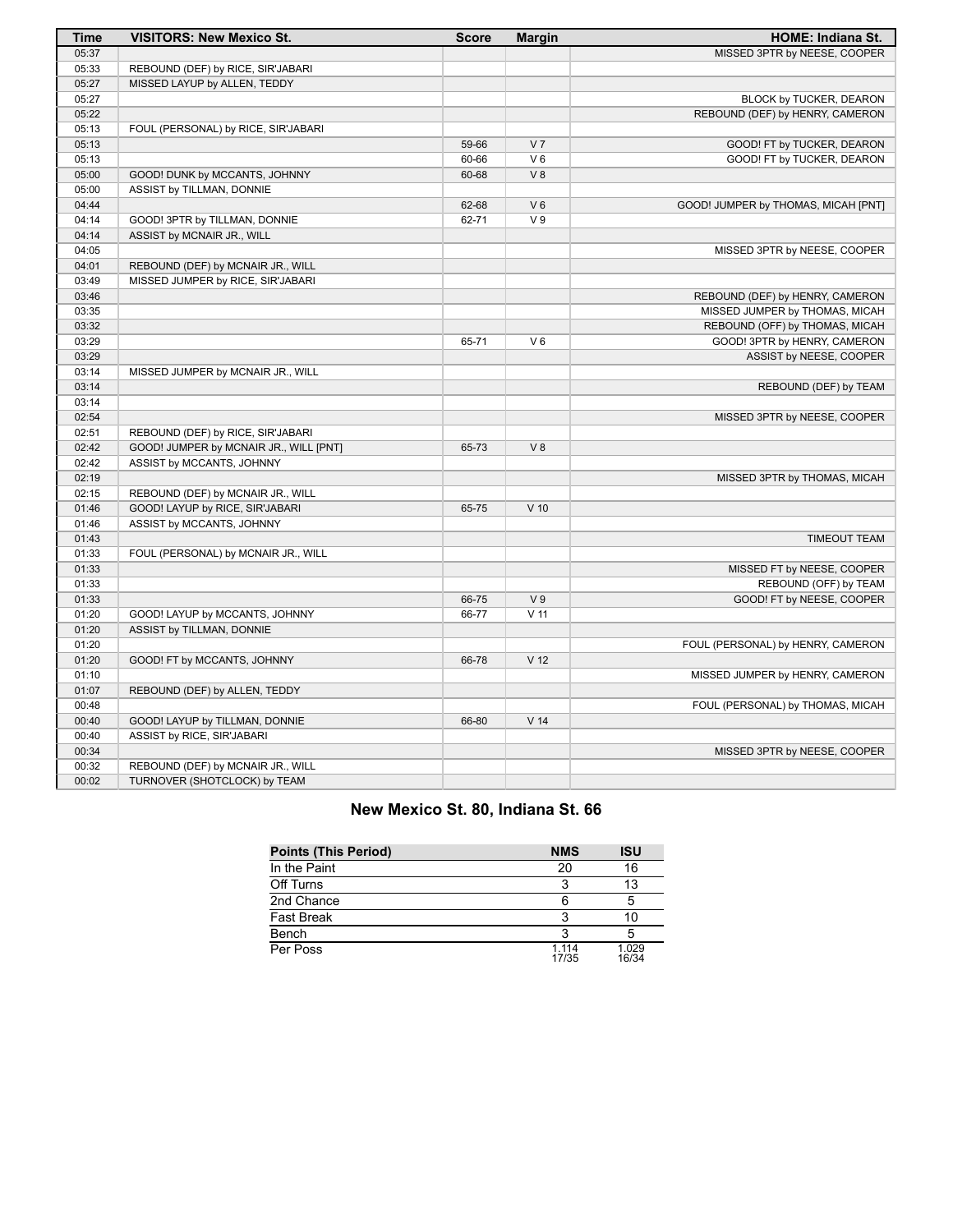## **Official Scoring/Possession Reference Chart New Mexico St. vs Indiana St. Period 1 November 21, 2021 at The HTC Center - Conway**



**Period 1**

#### **Starters:**

New Mexico St.: 0 ALLEN,TEDDY (G); 2 TILLMAN,DONNIE (F); 10 RICE,SIR'JABARI (G); 13 MCNAIR JR.,WILL (F); 35 MCCANTS,JOHNNY (F);<br>Indiana St.: 1 LARRY,JULIAN (G); 3 STEPHENS,KAILEX (F); 4 NEESE,COOPER (G); 12 THOMAS,MICAH (G

| Time  | <b>VISITORS: New Mexico St.</b>       | <b>Score</b> | <b>Margin</b>   | HOME: Indiana St.                   |
|-------|---------------------------------------|--------------|-----------------|-------------------------------------|
| 19:19 | GOOD! LAYUP by ALLEN, TEDDY           | $0 - 2$      | V <sub>2</sub>  |                                     |
| 18:30 | GOOD! 3PTR by MCCANTS, JOHNNY         | $0-5$        | V <sub>5</sub>  |                                     |
| 17:49 | GOOD! LAYUP by MCNAIR JR., WILL       | $0 - 7$      | V <sub>7</sub>  |                                     |
| 17:15 |                                       | $2 - 7$      | V <sub>5</sub>  | GOOD! LAYUP by STEPHENS, KAILEX     |
| 16:30 | GOOD! LAYUP by ALLEN, TEDDY           | $2-9$        | V <sub>7</sub>  |                                     |
| 16:01 |                                       | $4 - 9$      | V <sub>5</sub>  | GOOD! JUMPER by LARRY, JULIAN       |
| 15:32 | GOOD! LAYUP by MCCANTS, JOHNNY        | $4 - 11$     | V <sub>7</sub>  |                                     |
| 14:01 |                                       | $7 - 11$     | V 4             | GOOD! 3PTR by NEESE, COOPER [FB]    |
| 13:43 | GOOD! LAYUP by TILLMAN, DONNIE        | $7 - 13$     | $V_6$           |                                     |
| 13:04 | GOOD! 3PTR by RICE, SIR'JABARI        | $7 - 16$     | V <sub>9</sub>  |                                     |
| 12:22 |                                       | $10 - 16$    | $V_6$           | GOOD! 3PTR by THOMAS, MICAH         |
| 11:55 |                                       | $13 - 16$    | $V_3$           | GOOD! 3PTR by NEESE, COOPER [FB]    |
| 11:27 |                                       | $15 - 16$    | V <sub>1</sub>  | GOOD! LAYUP by THOMAS, MICAH [FB]   |
| 10:27 |                                       | $17 - 16$    | H <sub>1</sub>  | GOOD! JUMPER by HENRY, CAMERON      |
| 09:57 | GOOD! 3PTR by WILLIAMS, LEVAR         | 17-19        | V <sub>2</sub>  |                                     |
| 09:21 | GOOD! FT by AVERY, MARCHELUS [FB]     | 17-20        | V <sub>3</sub>  |                                     |
| 09:21 | GOOD! FT by AVERY, MARCHELUS [FB]     | $17 - 21$    | V <sub>4</sub>  |                                     |
| 08:39 |                                       | 18-21        | V <sub>3</sub>  | GOOD! FT by NEESE, COOPER           |
| 08:39 |                                       | 19-21        | V <sub>2</sub>  | GOOD! FT by NEESE, COOPER           |
| 07:59 | GOOD! JUMPER by ALOK, YUAT [PNT]      | 19-23        | V <sub>4</sub>  |                                     |
| 07:38 |                                       | 21-23        | V <sub>2</sub>  | GOOD! LAYUP by LARRY, JULIAN        |
| 07:30 | GOOD! 3PTR by TILLMAN, DONNIE         | 21-26        | V <sub>5</sub>  |                                     |
| 06:48 | GOOD! LAYUP by TILLMAN, DONNIE        | 21-28        | V <sub>7</sub>  |                                     |
| 06:29 |                                       | 23-28        | V <sub>5</sub>  | GOOD! JUMPER by NEESE, COOPER       |
| 05:45 | GOOD! 3PTR by AVERY, MARCHELUS        | 23-31        | V8              |                                     |
| 05:12 | GOOD! DUNK by TILLMAN, DONNIE [FB]    | 23-33        | $V$ 10          |                                     |
| 04:42 |                                       | 24-33        | V <sub>9</sub>  | GOOD! FT by NEESE, COOPER           |
| 04:42 |                                       | 25-33        | V8              | GOOD! FT by NEESE, COOPER           |
| 03:44 | GOOD! LAYUP by MCNAIR JR., WILL [PNT] | 25-35        | $V$ 10          |                                     |
| 03:30 |                                       | 27-35        | V8              | GOOD! JUMPER by THOMAS, MICAH [PNT] |
| 03:04 |                                       | 28-35        | V <sub>7</sub>  | GOOD! FT by THOMAS, MICAH           |
| 03:04 |                                       | 29-35        | V 6             | GOOD! FT by THOMAS, MICAH           |
| 02:43 | GOOD! JUMPER by MCNAIR JR., WILL      | 29-37        | V8              |                                     |
| 02:03 | GOOD! JUMPER by ALLEN, TEDDY [PNT]    | 29-39        | $V$ 10          |                                     |
| 01:29 | GOOD! FT by MCNAIR JR., WILL          | 29-40        | V <sub>11</sub> |                                     |
| 01:29 | GOOD! FT by MCNAIR JR., WILL          | 29-41        | V <sub>12</sub> |                                     |
| 01:14 |                                       | $31 - 41$    | $V$ 10          | GOOD! JUMPER by NEESE, COOPER       |

**New Mexico St. 41, Indiana St. 31**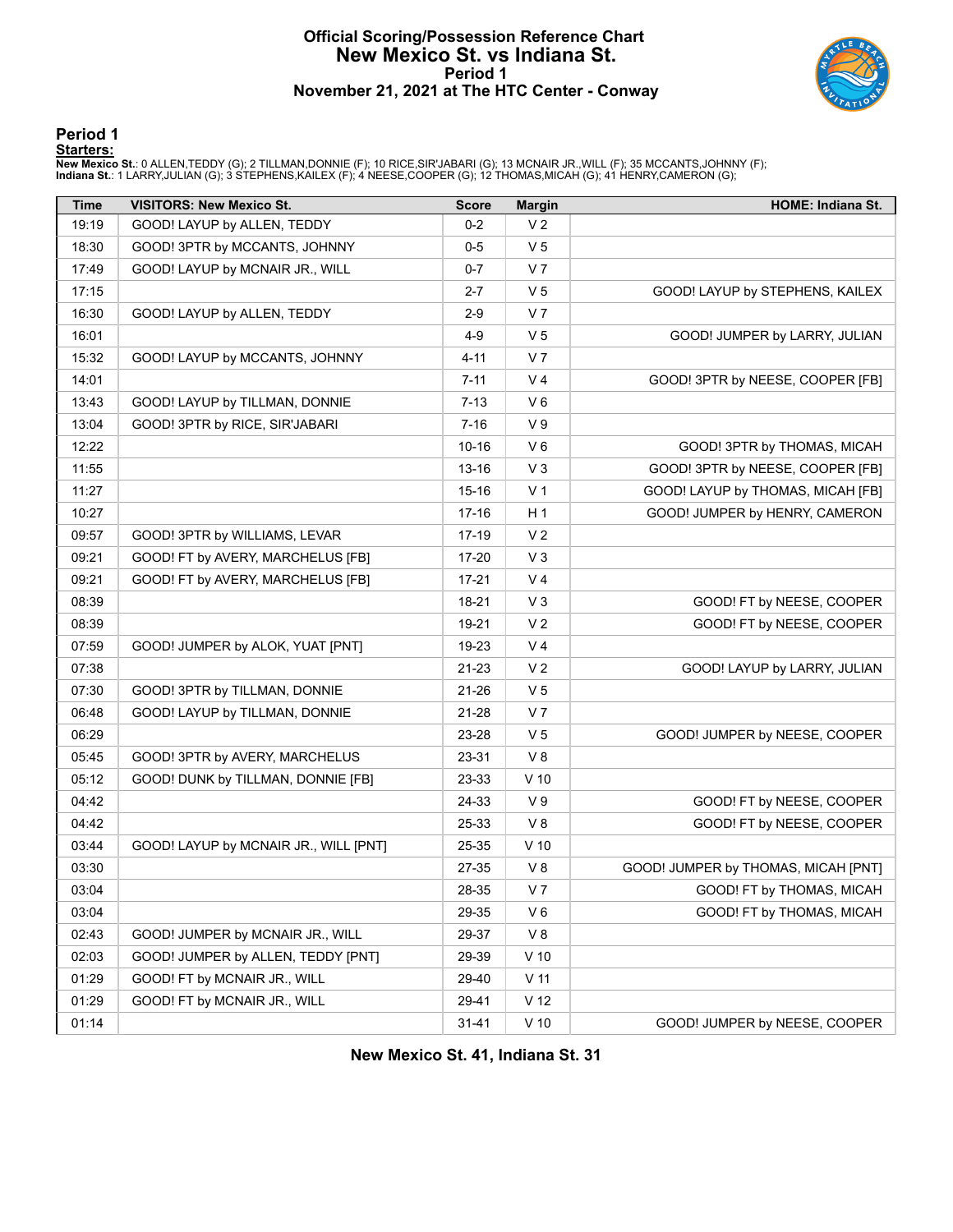## **Official Scoring/Possession Reference Chart New Mexico St. vs Indiana St. Period 2 November 21, 2021 at The HTC Center - Conway**



#### **Period 2**

#### **Starters:**

New Mexico St.: 0 ALLEN,TEDDY (G); 2 TILLMAN,DONNIE (F); 10 RICE,SIR'JABARI (G); 13 MCNAIR JR.,WILL (F); 35 MCCANTS,JOHNNY (F);<br>Indiana St.: 1 LARRY,JULIAN (G); 3 STEPHENS,KAILEX (F); 4 NEESE,COOPER (G); 12 THOMAS,MICAH (G

| Time  | <b>VISITORS: New Mexico St.</b>        | <b>Score</b> | <b>Margin</b>   | <b>HOME: Indiana St.</b>            |
|-------|----------------------------------------|--------------|-----------------|-------------------------------------|
| 19:32 | GOOD! LAYUP by TILLMAN, DONNIE         | $31 - 43$    | V <sub>12</sub> |                                     |
| 18:27 | GOOD! 3PTR by TILLMAN, DONNIE          | $31 - 46$    | V <sub>15</sub> |                                     |
| 17:44 | GOOD! JUMPER by RICE, SIR'JABARI [PNT] | 31-48        | V 17            |                                     |
| 16:58 |                                        | 33-48        | V 15            | GOOD! LAYUP by LARRY, JULIAN        |
| 16:21 | GOOD! LAYUP by TILLMAN, DONNIE         | 33-50        | V 17            |                                     |
| 15:37 |                                        | 36-50        | V <sub>14</sub> | GOOD! 3PTR by HENRY, CAMERON        |
| 15:05 | GOOD! DUNK by TILLMAN, DONNIE          | 36-52        | V <sub>16</sub> |                                     |
| 14:11 |                                        | 38-52        | V <sub>14</sub> | GOOD! JUMPER by THOMAS, MICAH [FB]  |
| 13:21 | GOOD! 3PTR by ALLEN, TEDDY             | 38-55        | V 17            |                                     |
| 12:59 | GOOD! 3PTR by ALLEN, TEDDY [FB]        | 38-58        | V <sub>20</sub> |                                     |
| 12:38 |                                        | 39-58        | $V$ 19          | GOOD! FT by TUCKER, DEARON          |
| 12:01 |                                        | 41-58        | V <sub>17</sub> | GOOD! LAYUP by THOMAS, MICAH        |
| 11:46 |                                        | 43-58        | V <sub>15</sub> | GOOD! DUNK by LARRY, JULIAN [FB]    |
| 11:16 |                                        | 44-58        | V <sub>14</sub> | GOOD! FT by TUCKER, DEARON          |
| 11:16 |                                        | 45-58        | V <sub>13</sub> | GOOD! FT by TUCKER, DEARON          |
| 10:54 | GOOD! 3PTR by RICE, SIR'JABARI         | 45-61        | V <sub>16</sub> |                                     |
| 09:21 | GOOD! JUMPER by MCNAIR JR., WILL [PNT] | 45-63        | V <sub>18</sub> |                                     |
| 08:58 |                                        | 47-63        | V <sub>16</sub> | GOOD! LAYUP by HENRY, CAMERON       |
| 08:32 |                                        | 49-63        | V <sub>14</sub> | GOOD! LAYUP by THOMAS, MICAH [FB]   |
| 08:32 |                                        | 50-63        | V <sub>13</sub> | GOOD! FT by THOMAS, MICAH [FB]      |
| 08:07 | GOOD! 3PTR by AVERY, MARCHELUS         | 50-66        | V <sub>16</sub> |                                     |
| 07:25 |                                        | 52-66        | V <sub>14</sub> | GOOD! JUMPER by THOMAS, MICAH [PNT] |
| 06:53 |                                        | 55-66        | $V$ 11          | GOOD! 3PTR by NEESE, COOPER         |
| 06:32 |                                        | 57-66        | V <sub>9</sub>  | GOOD! LAYUP by THOMAS, MICAH [FB]   |
| 06:32 |                                        | 58-66        | V8              | GOOD! FT by THOMAS, MICAH [FB]      |
| 05:13 |                                        | 59-66        | V <sub>7</sub>  | GOOD! FT by TUCKER, DEARON          |
| 05:13 |                                        | 60-66        | $V_6$           | GOOD! FT by TUCKER, DEARON          |
| 05:00 | GOOD! DUNK by MCCANTS, JOHNNY          | 60-68        | V8              |                                     |
| 04:44 |                                        | 62-68        | $V_6$           | GOOD! JUMPER by THOMAS, MICAH [PNT] |
| 04:14 | GOOD! 3PTR by TILLMAN, DONNIE          | 62-71        | V <sub>9</sub>  |                                     |
| 03:29 |                                        | 65-71        | $V_6$           | GOOD! 3PTR by HENRY, CAMERON        |
| 02:42 | GOOD! JUMPER by MCNAIR JR., WILL [PNT] | 65-73        | V8              |                                     |
| 01:46 | GOOD! LAYUP by RICE, SIR'JABARI        | 65-75        | $V$ 10          |                                     |
| 01:33 |                                        | 66-75        | V <sub>9</sub>  | GOOD! FT by NEESE, COOPER           |
| 01:20 | GOOD! LAYUP by MCCANTS, JOHNNY         | 66-77        | V <sub>11</sub> |                                     |
| 01:20 | GOOD! FT by MCCANTS, JOHNNY            | 66-78        | V <sub>12</sub> |                                     |
| 00:40 | GOOD! LAYUP by TILLMAN, DONNIE         | 66-80        | V <sub>14</sub> |                                     |

**New Mexico St. 80, Indiana St. 66**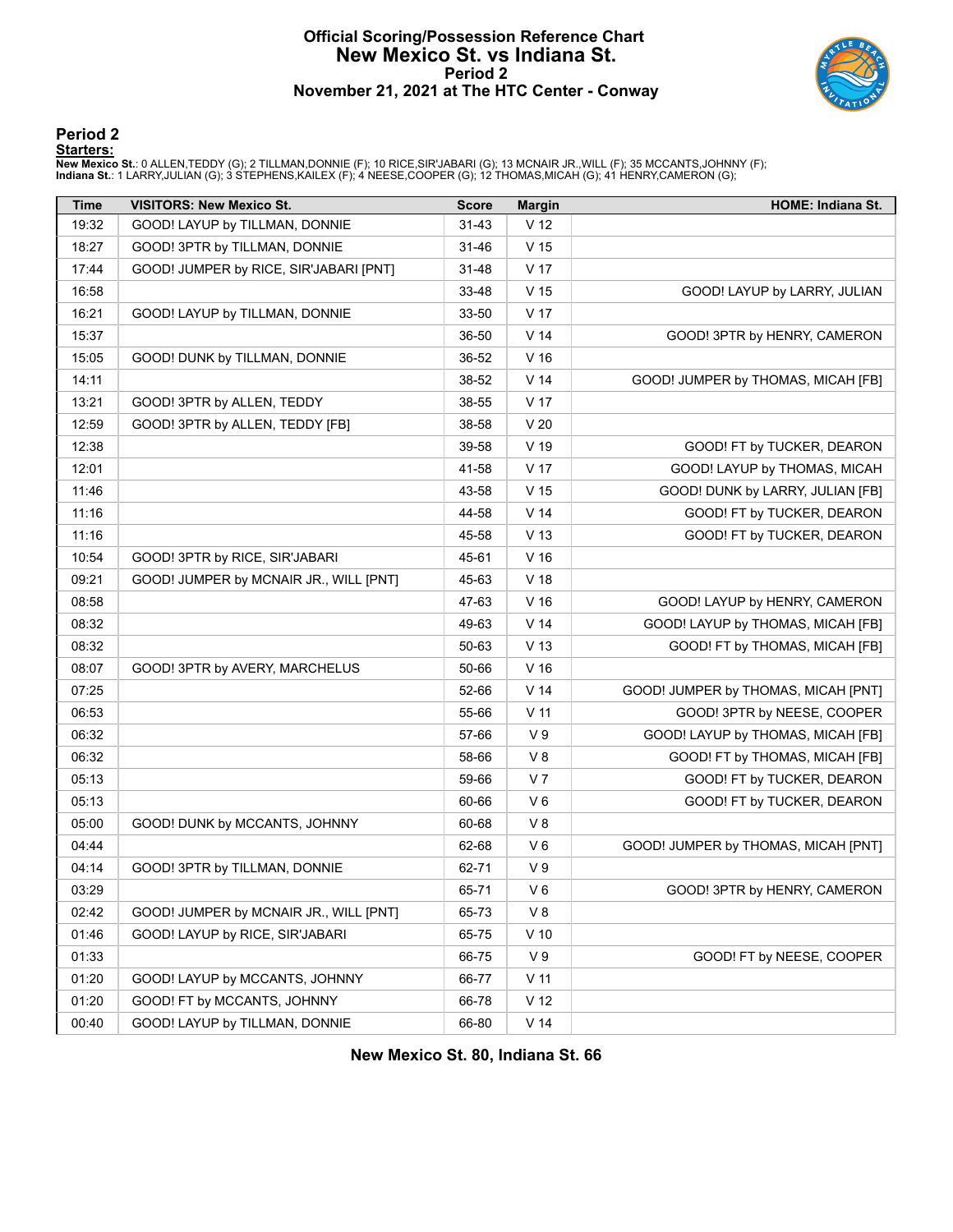## **Official Substitutions Log New Mexico St. vs Indiana St. Period 1 November 21, 2021 at The HTC Center - Conway**



| <b>VISITORS: New Mexico St.</b> | <b>Time</b> | <b>Score</b> | <b>HOME: Indiana St.</b>  |
|---------------------------------|-------------|--------------|---------------------------|
| 0 ALLEN.TEDDY                   |             |              | 1 LARRY.JULIAN            |
| 2 TILLMAN, DONNIE               |             |              | 3 STEPHENS, KAILEX        |
| 10 RICE, SIR'JABARI             |             |              | 4 NEESE, COOPER           |
| 13 MCNAIR JR., WILL             |             |              | <b>12 THOMAS, MICAH</b>   |
| 35 MCCANTS, JOHNNY              |             |              | 41 HENRY, CAMERON         |
| SUB OUT: 13 MCNAIR JR., WILL    | 16:30       | $9 - 2$      |                           |
| SUB IN: 23 WILLIAMS, LEVAR      | 16:30       |              |                           |
|                                 | 14:25       | $11 - 4$     | SUB OUT: STEPHENS, KAILEX |
|                                 | 14:25       |              | SUB IN: TUCKER, DEARON    |
| SUB OUT: 10 RICE, SIR'JABARI    | 12:46       | $16 - 7$     |                           |
| SUB OUT: 35 MCCANTS, JOHNNY     | 12:46       |              |                           |
| SUB IN: 4 MCKINNEY JR., MARIO   | 12:46       |              |                           |
| SUB IN: 13 MCNAIR JR., WILL     | 12:46       |              |                           |
| SUB OUT: 13 MCNAIR JR., WILL    | 11:52       | $16 - 13$    |                           |
| SUB IN: 42 ALOK, YUAT           | 11:52       |              |                           |
| SUB OUT: 0 ALLEN, TEDDY         | 09:55       | 19-17        |                           |
| SUB OUT: 4 MCKINNEY JR., MARIO  | 09:55       |              |                           |
| SUB IN: 1 AVERY, MARCHELUS      | 09:55       |              |                           |
| SUB IN: 10 RICE.SIR'JABARI      | 09:55       |              |                           |
| SUB OUT: 2 TILLMAN, DONNIE      | 09:21       | $21 - 17$    |                           |
| SUB IN: 35 MCCANTS, JOHNNY      | 09:21       |              |                           |
|                                 | 08:39       | $21 - 19$    | SUB OUT: TUCKER, DEARON   |
|                                 | 08:39       |              | SUB IN: STEPHENS, KAILEX  |
| SUB OUT: 2 TILLMAN, DONNIE      | 08:34       | $21 - 19$    |                           |
| SUB IN: 35 MCCANTS, JOHNNY      | 08:34       |              |                           |
| SUB OUT: 35 MCCANTS, JOHNNY     | 08:27       | $21 - 19$    |                           |
| SUB IN: 2 TILLMAN, DONNIE       | 08:27       |              |                           |
| SUB IN: 2 TILLMAN, DONNIE       | 07:59       | $23-19$      |                           |
| SUB OUT: 35 MCCANTS, JOHNNY     | 07:59       |              |                           |
|                                 | 07:05       | 26-21        | SUB OUT: HENRY, CAMERON   |
|                                 | 07:05       |              | SUB IN: HOBBS, ZACH       |
| SUB OUT: 23 WILLIAMS, LEVAR     | 07:05       |              |                           |
| SUB IN: 0 ALLEN, TEDDY          | 07:05       |              |                           |
| SUB OUT: 42 ALOK, YUAT          | 05:57       | 28-23        |                           |
| SUB IN: 13 MCNAIR JR., WILL     | 05:57       |              |                           |
|                                 | 04:42       | 33-24        | SUB OUT: HOBBS, ZACH      |
|                                 | 04:42       |              | SUB IN: HENRY.CAMERON     |
| SUB OUT: 1 AVERY, MARCHELUS     | 03:59       | 33-25        |                           |
| SUB IN: 23 WILLIAMS, LEVAR      | 03:59       |              |                           |
| SUB OUT: 2 TILLMAN, DONNIE      | 03:04       | $35 - 28$    |                           |
| SUB IN: 15 PEAKE, MIKE          | 03:04       |              |                           |
| SUB OUT: 15 PEAKE, MIKE         | 00:39       | 41-31        |                           |
| SUB IN: 2 TILLMAN, DONNIE       | 00:39       |              |                           |

**New Mexico St. 41, Indiana St. 31**